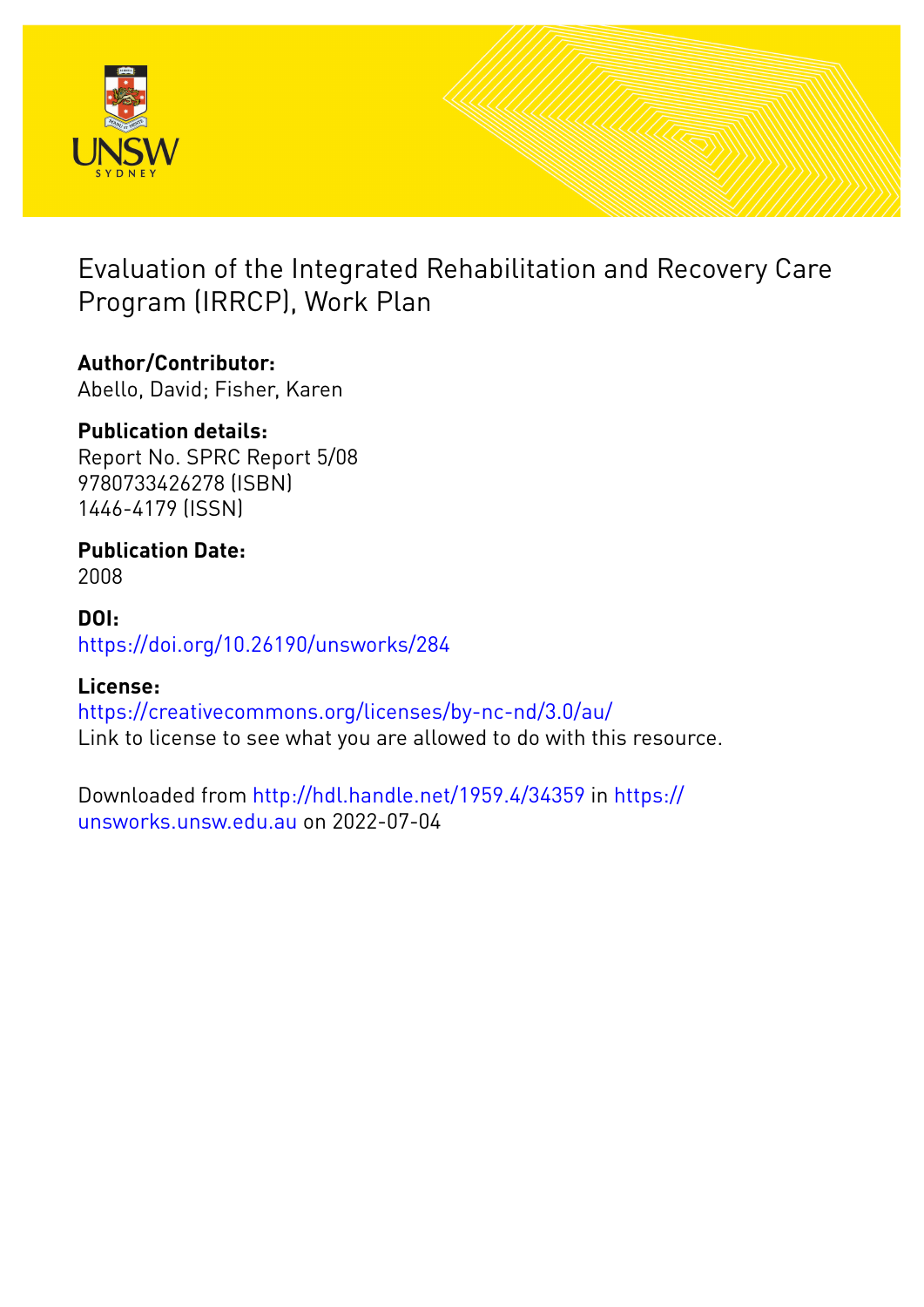

## *Evaluation of the Integrated Rehabilitation and Recovery Care Program (IRRCP)*

*WORK PLAN* 

## *David Abello and Karen Fisher*

**SPRC Report 5/08** 

**Social Policy Research Centre** April 2008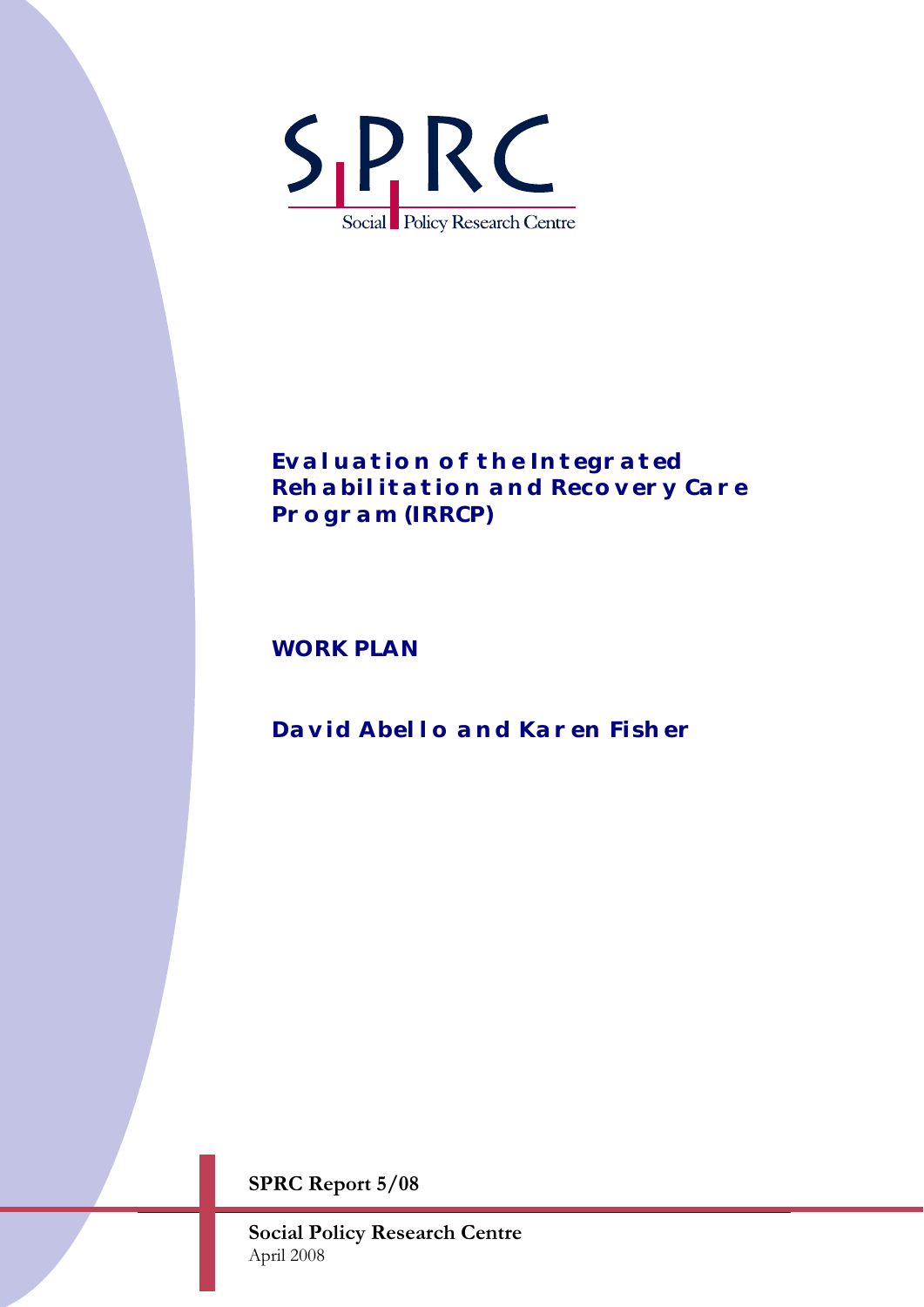### **Social Policy Research Centre, UNSW**

Karen Fisher, David Abelló and Kristy Muir

## **School of Psychology, Victoria University**

Heather Gridley and Jennifer Sharples

#### **Authors**

David Abelló and Karen Fisher

### **Contact for follow up**

Karen Fisher, ph 02 9385 7813, email [karen.fisher@unsw.edu.au](mailto:karen.fisher@unsw.edu.au)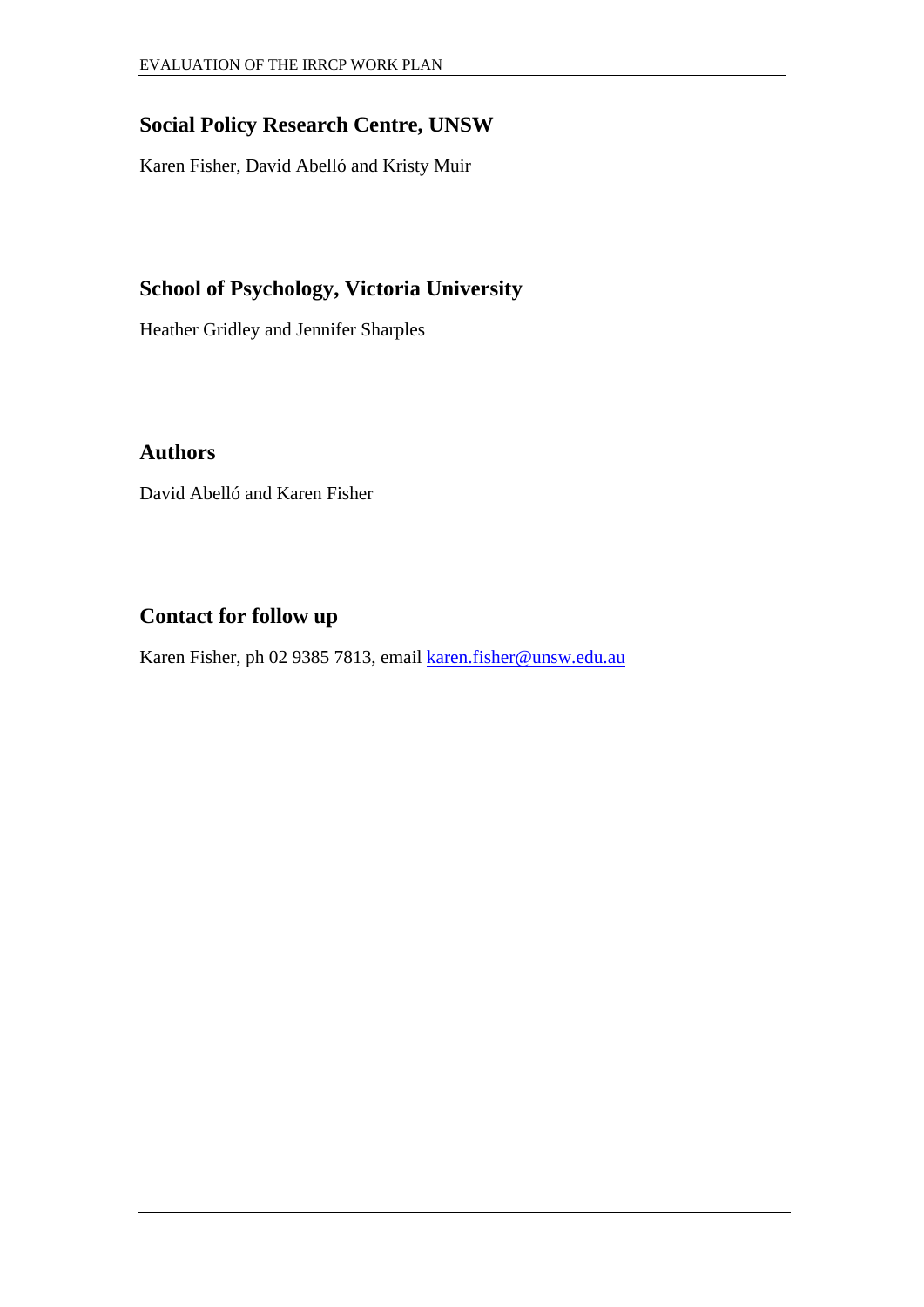For a full list of SPRC Publications see, www.sprc.unsw.edu.au or contact: Publications, SPRC, University of New South Wales, Sydney, NSW, 2052, Australia. Telephone: +61 (2) 9385 7800 Fax: +61 (2) 9385 7838 Email: [sprc@unsw.edu.au](mailto:sprc@unsw.edu.au)

ISSN 1446 4179

ISBN 978 0 7334 2627 8

September 2007

© Social Policy Research Centre, UNSW 2008.

#### **Suggested Citation:**

Abelló, D. and K.R. Fisher (2008), Evaluation of the Integrated Rehabilitation and Recovery Care Program (IRRCP), Work Plan, report prepared for the Department of Human Services, Victoria, September 2007.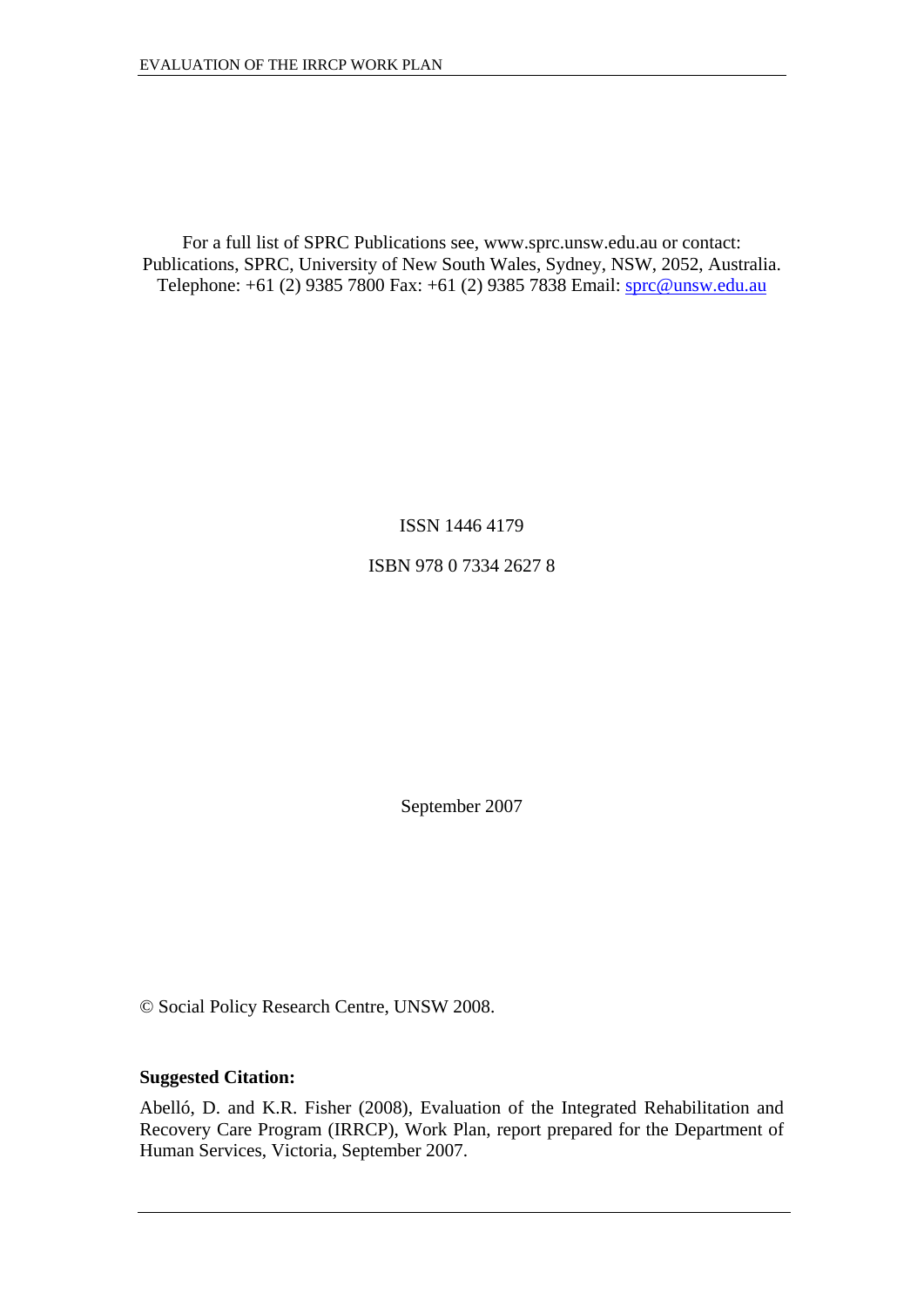## **Contents**

| 1 |     |                                                                        |  |
|---|-----|------------------------------------------------------------------------|--|
| 2 |     | Background, Development and Key Features of the IRRCP2                 |  |
|   | 2.1 |                                                                        |  |
|   | 2.2 |                                                                        |  |
|   | 2.3 |                                                                        |  |
|   | 2.4 |                                                                        |  |
|   |     |                                                                        |  |
|   |     |                                                                        |  |
|   |     |                                                                        |  |
|   |     |                                                                        |  |
|   |     | Psychiatric Disability Rehabilitation and Support Services (PDRSS)  4  |  |
|   |     |                                                                        |  |
| 3 |     |                                                                        |  |
|   | 3.1 |                                                                        |  |
| 4 |     |                                                                        |  |
|   | 4.1 |                                                                        |  |
|   | 4.2 |                                                                        |  |
|   |     |                                                                        |  |
|   |     |                                                                        |  |
|   |     |                                                                        |  |
|   |     |                                                                        |  |
|   |     |                                                                        |  |
|   |     |                                                                        |  |
|   |     |                                                                        |  |
|   | 4.3 |                                                                        |  |
|   |     |                                                                        |  |
|   |     |                                                                        |  |
|   |     |                                                                        |  |
|   | 4.4 |                                                                        |  |
| 5 |     |                                                                        |  |
|   | 5.1 |                                                                        |  |
|   |     |                                                                        |  |
|   |     |                                                                        |  |
|   |     |                                                                        |  |
|   |     |                                                                        |  |
|   |     |                                                                        |  |
|   | 5.2 |                                                                        |  |
|   | 5.3 |                                                                        |  |
|   | 5.4 |                                                                        |  |
|   |     | Appendix A: Key Performance Indicators collected by IRRCP Provider  22 |  |
|   |     |                                                                        |  |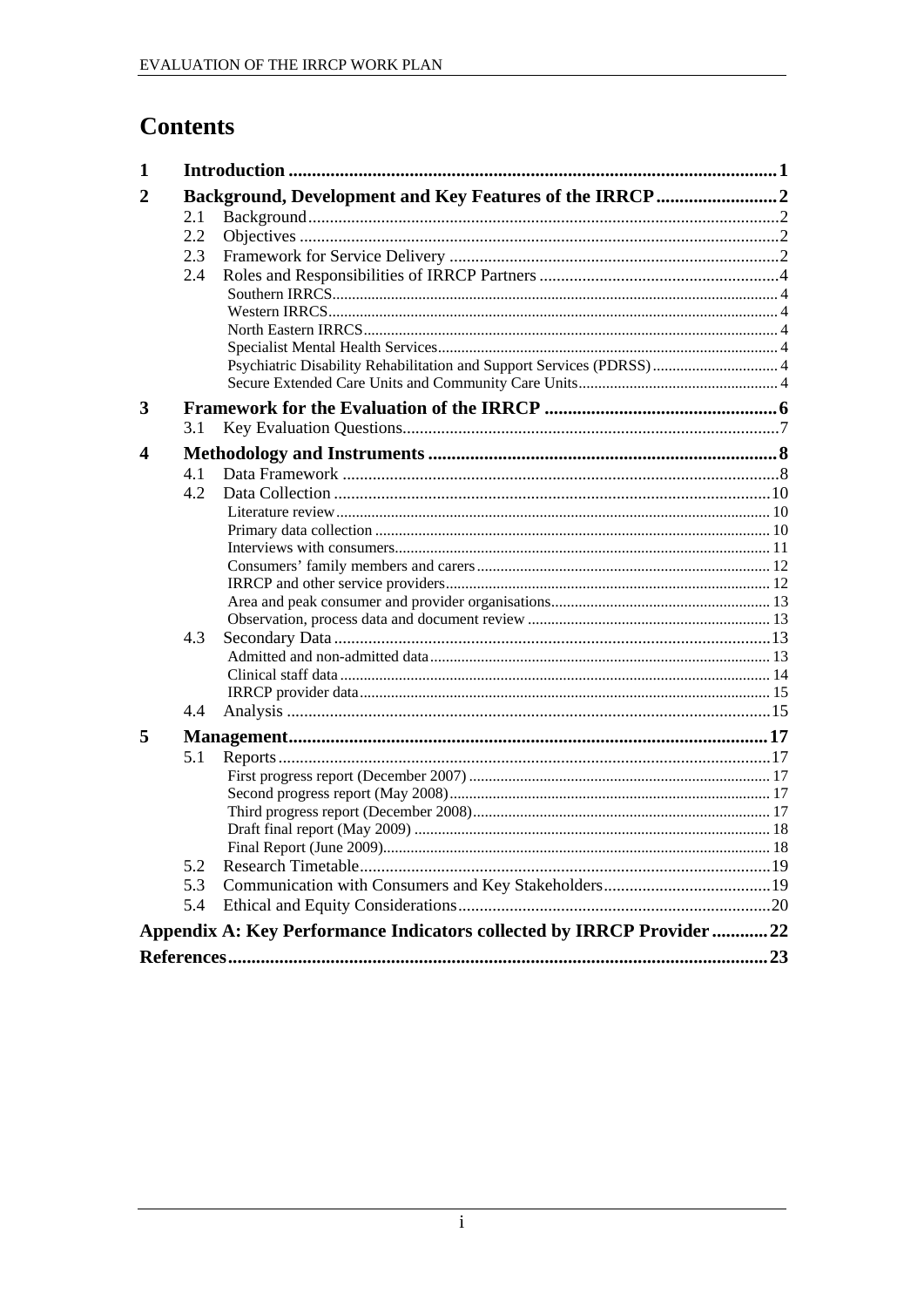## **List of tables and figures**

| Figure 2.1: Long Term Housing and Support Continuum for People with Serious  |  |
|------------------------------------------------------------------------------|--|
|                                                                              |  |
| Table 2.2: Three Metropolitan SECU Clusters for the Implementation of IRRCP5 |  |
|                                                                              |  |
|                                                                              |  |
|                                                                              |  |
|                                                                              |  |
|                                                                              |  |
|                                                                              |  |
|                                                                              |  |

## **Abbreviations**

| <b>ARAFEMI</b> | Association of Relatives and Friends of the Emotionally and       |
|----------------|-------------------------------------------------------------------|
|                | Mentally Ill                                                      |
| <b>CCU</b>     | <b>Community Care Unit</b>                                        |
| <b>DHS</b>     | Department of Human Services, Victoria                            |
| <b>EACH</b>    | <b>Eastern Access Community Health</b>                            |
| <b>ERMHA</b>   | <b>Eastern Regions Mental Health Association</b>                  |
| <b>IRRCP</b>   | Integrated Rehabilitation and Recovery Care Project               |
| <b>IRRCS</b>   | Integrated Rehabilitation and Recovery Care Services              |
| <b>LOS</b>     | Length of stay                                                    |
| <b>MHB</b>     | Mental Health Branch, DHS                                         |
| <b>MSTS</b>    | Mobile support and treatment services                             |
| <b>NGO</b>     | Nongovernment organisation                                        |
| <b>PDRSS</b>   | <b>Psychiatric Disability and Rehabilitation Support Services</b> |
| <b>SECU</b>    | <b>Secure Extended Care Units</b>                                 |
| <b>SPRC</b>    | <b>Social Policy Research Centre</b>                              |
| <b>UNSW</b>    | University of New South Wales                                     |
| <b>WRHC</b>    | <b>Western Region Health Centre</b>                               |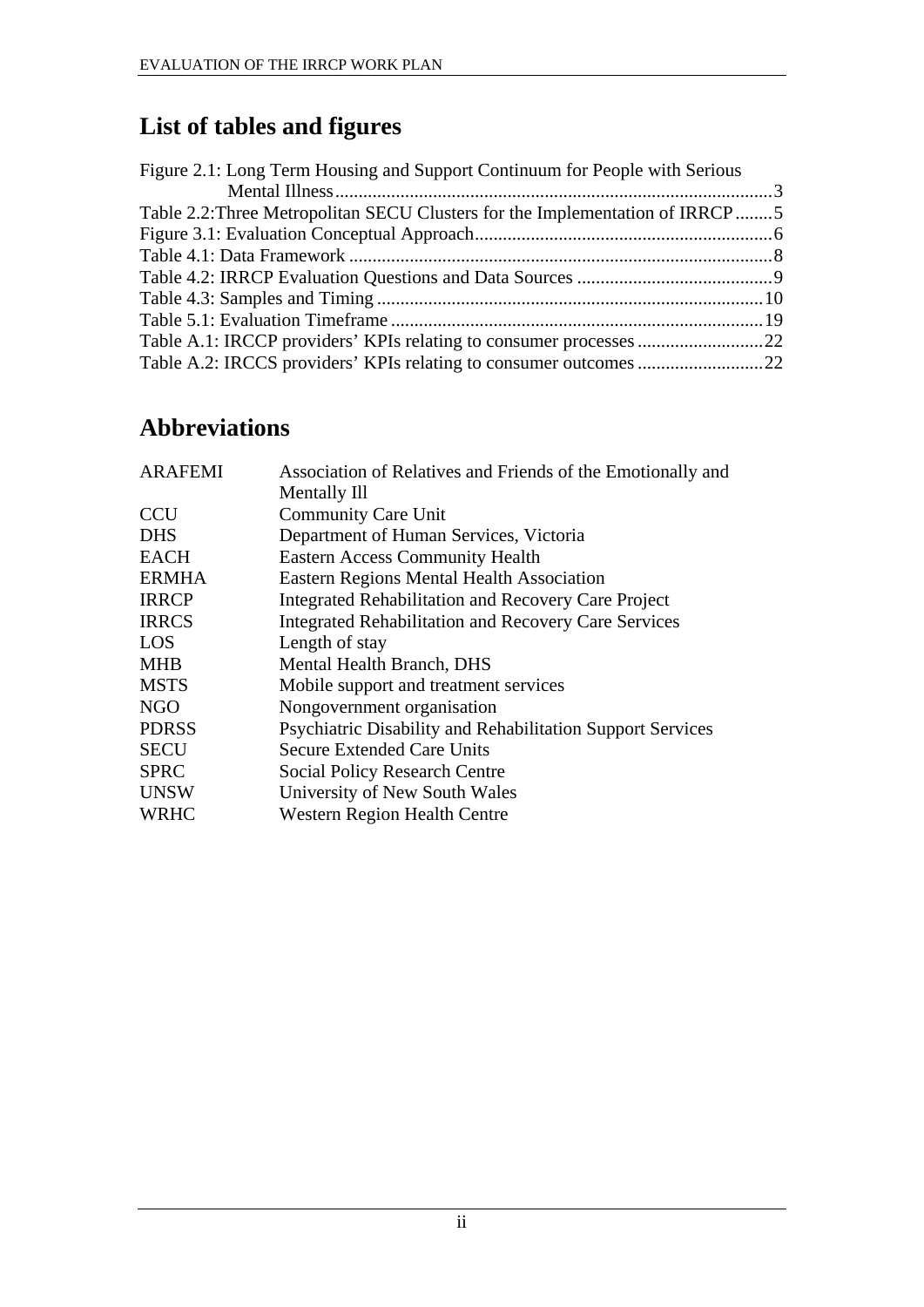## <span id="page-6-0"></span>**1 Introduction**

This plan outlines the methodology for the evaluation of the Integrated Rehabilitation and Recovery Care Project (IRRCP). The evaluation will research the implementation, process and outcomes of the program. The objectives of the evaluation are to:

- assess whether the appropriate consumers have been targeted by the IRRCP;
- identify program implementation consistency across the three providers;
- assess early impacts of the project on system practices, such as resolving consumer flow, and consumers outcomes; and
- identify applicability of the service model to other types of consumers of mental health services.

The evaluation will also make recommendations to inform the Victorian Department of Human Services (DHS) of possible directions for future development of IRRCP. This evaluation plan consists of the following sections:

- Background, development and key features of IRRCP:
- Evaluation framework;
- Consultation and information framework:
- Methodology and instruments; and
- Management.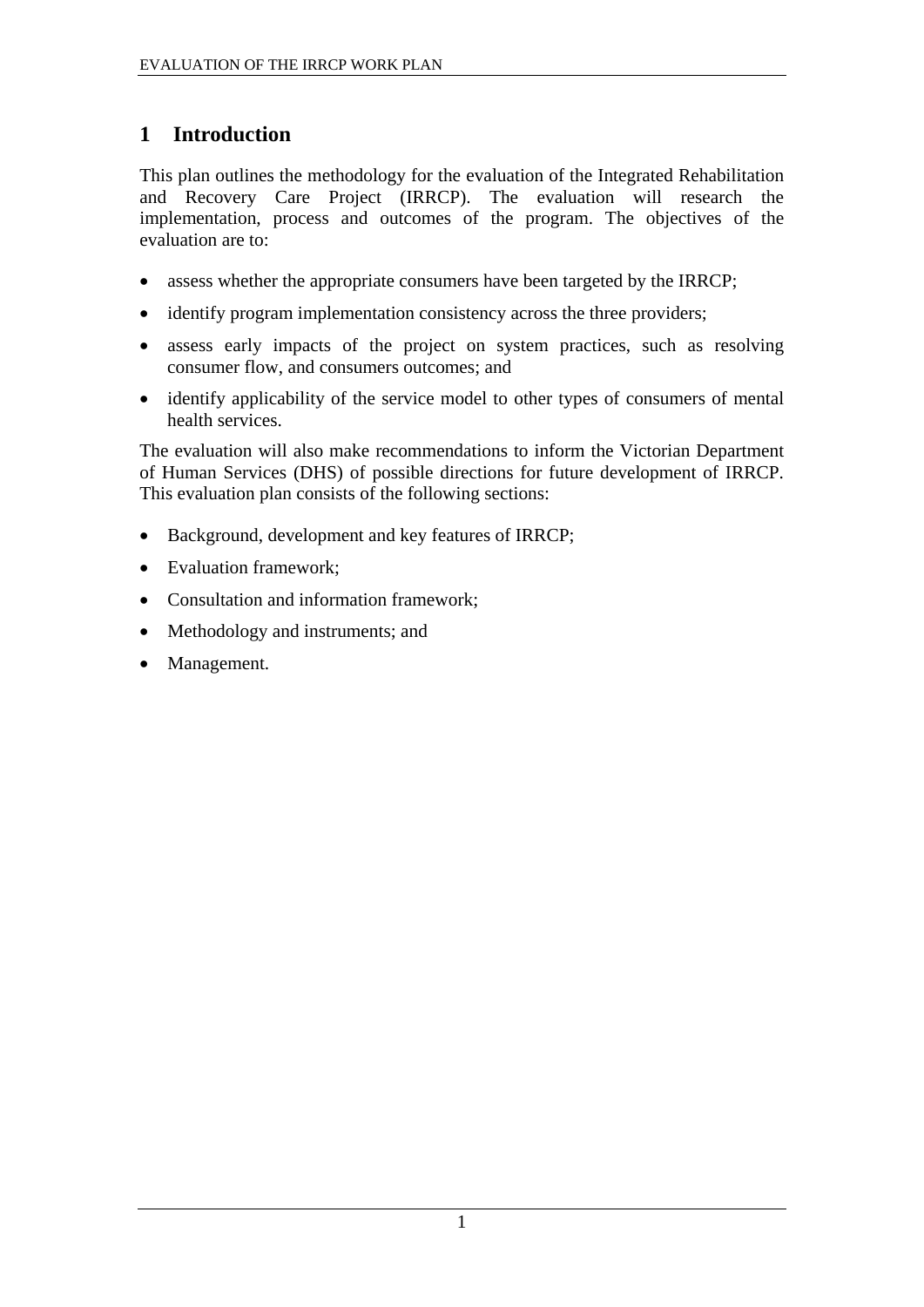### <span id="page-7-0"></span>**2 Background, Development and Key Features of the IRRCP**

#### **2.1 Background**

Over the last fifteen years, mental health services within Australia have undergone a significant shift in focus from inpatient care to community based care (ADD 1999; DHS 1996). This change in service delivery has highlighted the importance of providing independence for people with mental illness and identified supported accommodation as a key priority for enabling community participation, independence and an improved quality of life (DHS 1996; Freeman et al. 2003; O'Brien et al.). National Mental Health Plans have identified mental health service partnerships with primary health providers and nongovernment organisations as the key to creating and encouraging the development of a seamless integrated continuum of care from clinical intervention, to psychosocial rehabilitation and disability support (Department of Health and Ageing 2005).

#### **2.2 Objectives**

The IRRCP is targeted at consumers in Secure Extended Care Units and Continuing Care Units, who need a higher level of combined clinical and community treatment and support than is usually available, if they are to be reintegrated into the community. IRRCP aims to improve consumer outcomes through:

- provision of more targeted and time limited, high level psychosocial rehabilitation and clinical support;
- facilitating access to appropriate housing or other accommodation options; and
- increasing opportunities to participate in community activities such as recreation, education, vocational training and employment.

IRRCP also aims to embed system improvements through:

- strengthening collaborative practice between the PDRS services, extended care clinical services (SECU and CCU) and local MSTS;
- improving continuity of care for consumers across these service components, particularly at critical transition points;
- increasing capacity for PDRSS sector to support high needs consumers; and
- increasing response capacity of clinical bed-based services.

#### **2.3 Framework for Service Delivery**

Features of and flows within the mental health, housing and support continuum model are presented in the following table. In short they are:

- Mental health services provide clinical treatment and transitional rehabilitation services (clinical and non-clinical);
- Mental health support services provide, through outreach, flexible clinical and psychosocial disability rehabilitation based on individual need; and
- Social housing services provide accommodation tenure and tenancy management.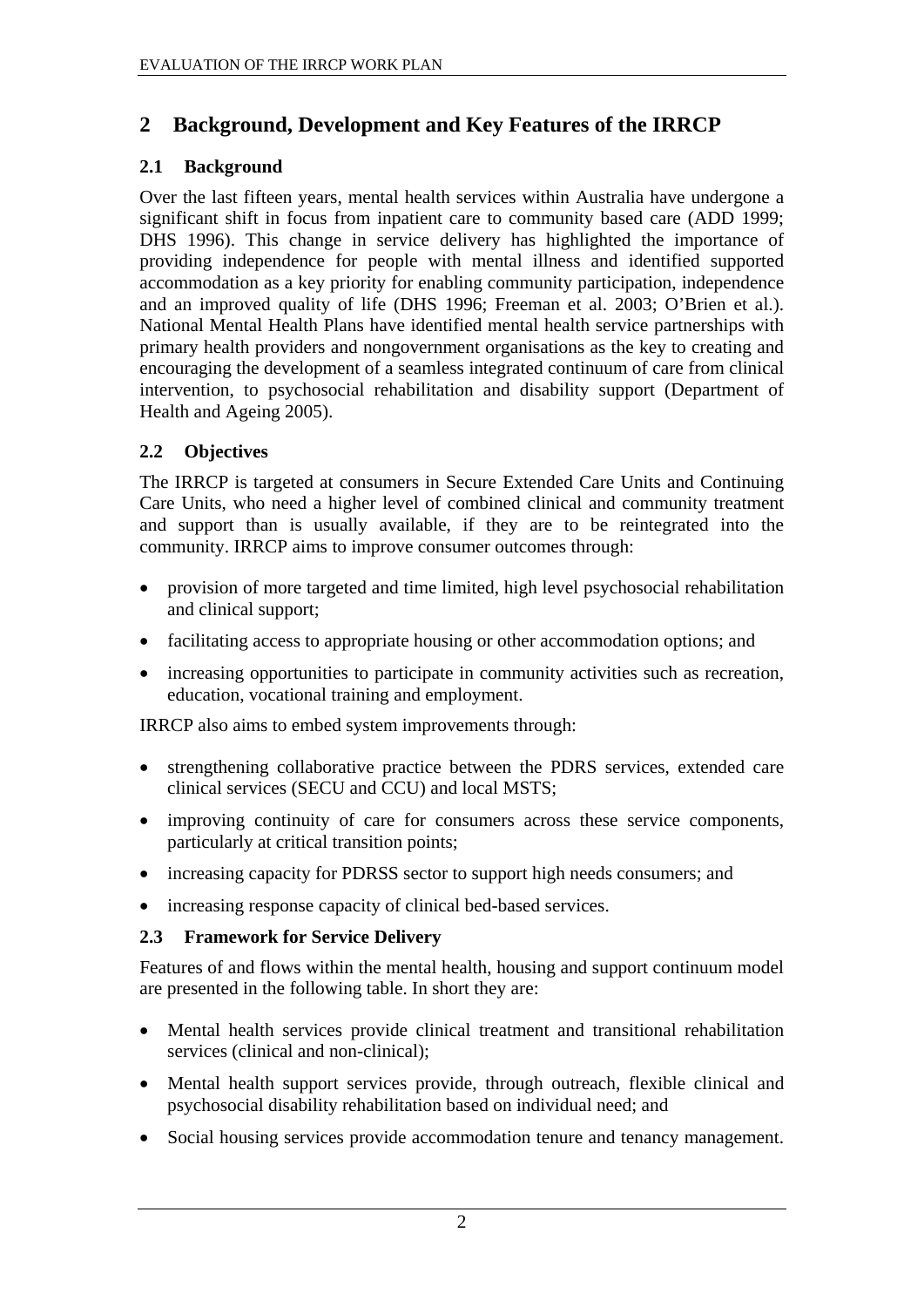#### **Figure 2.1: Long Term Housing and Support Continuum for People with Serious Mental Illness**



<span id="page-8-0"></span>Social Policy Research Centre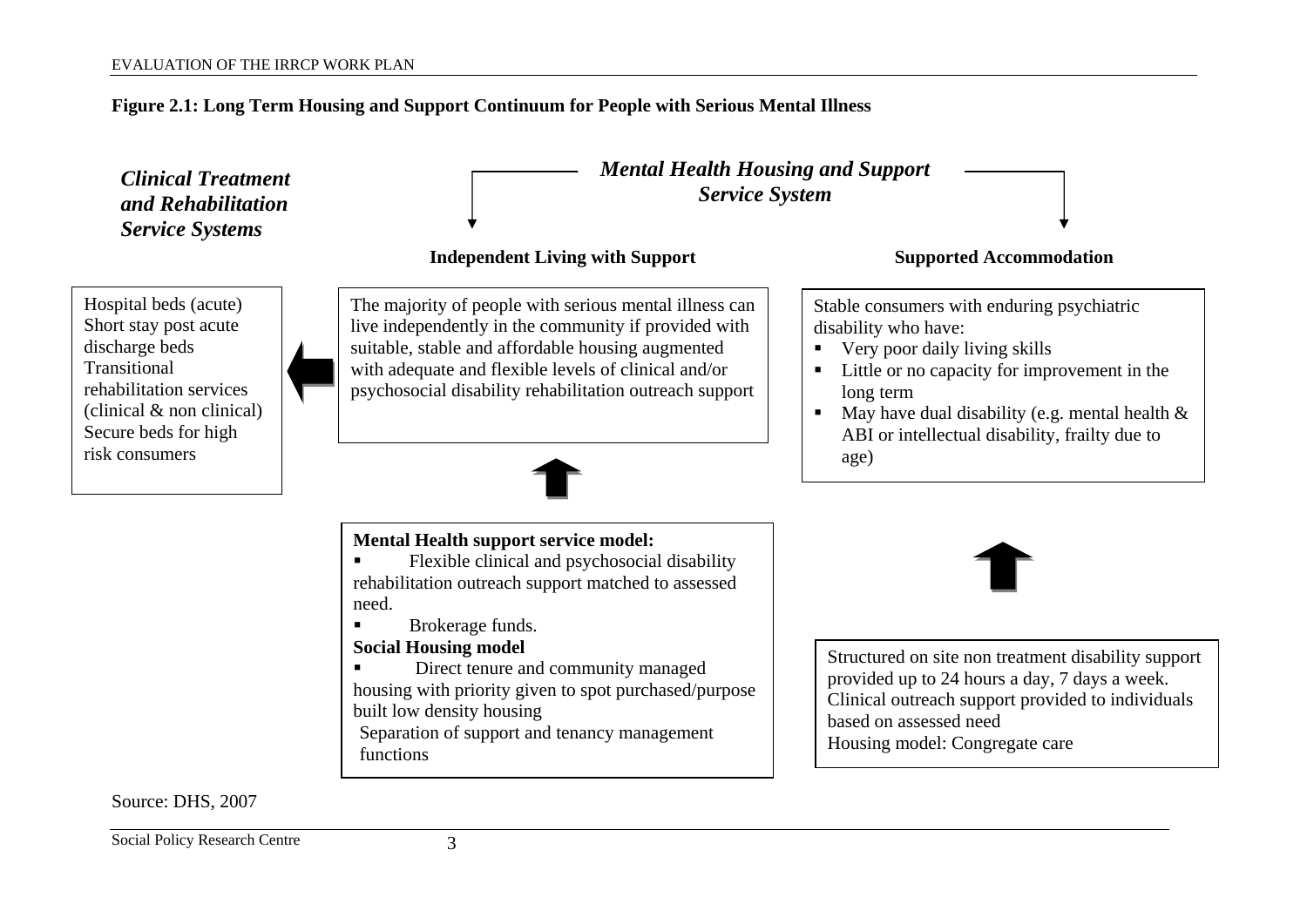#### <span id="page-9-1"></span><span id="page-9-0"></span>**2.4 Roles and Responsibilities of IRRCP Partners**

The consortia selected to implement the IRRCP in three health regions comprise the following organisations.

#### **Southern IRRCS**

The Eastern Regions Mental Health Association (ERMHA) (lead agency), Prahran Mission; Peninsula Support Services; Reachout; and Richmond Fellowship Victoria.

#### **Western IRRCS**

The Western Region Health Centre (WRHC) (lead agency); North Western Mental Health; Norwood Association; Doutta Galla Community Health Service; Werribee Mercy Mental Health Program; Richmond Fellowship Victoria; Dianella Community Health; and Moreland Community Health Service.

#### **North Eastern IRRCS**

Richmond Fellowship Victoria (lead agency); Eastern Access Community Health (EACH); and the Association of Relatives and Friends of the Emotionally and Mentally Ill (ARAFEMI Victoria).

#### **Specialist Mental Health Services**

Clinical mental health services are auspiced and managed by public hospitals and provide assessment, diagnosis, treatment, rehabilitation and clinical case management services to people with a serious mental illness and include both residential and nonresidential components.

#### **Psychiatric Disability Rehabilitation and Support Services (PDRSS)**

Psychiatric disability rehabilitation and support services (PDRSS) provide psychosocial assessment, rehabilitation and support to people with an enduring mental illness living in the community. These supports are aimed at reducing a consumer's social isolation, assisting the consumer to learn or relearn activities of daily living, to develop social skills and to access to community services.

#### **Secure Extended Care Units and Community Care Units**

Consumers chosen for participation in the IRRCP will be drawn from the SECUs and CCUs administered by the mental health services in the three trial areas ([Table 2.2\)](#page-10-1).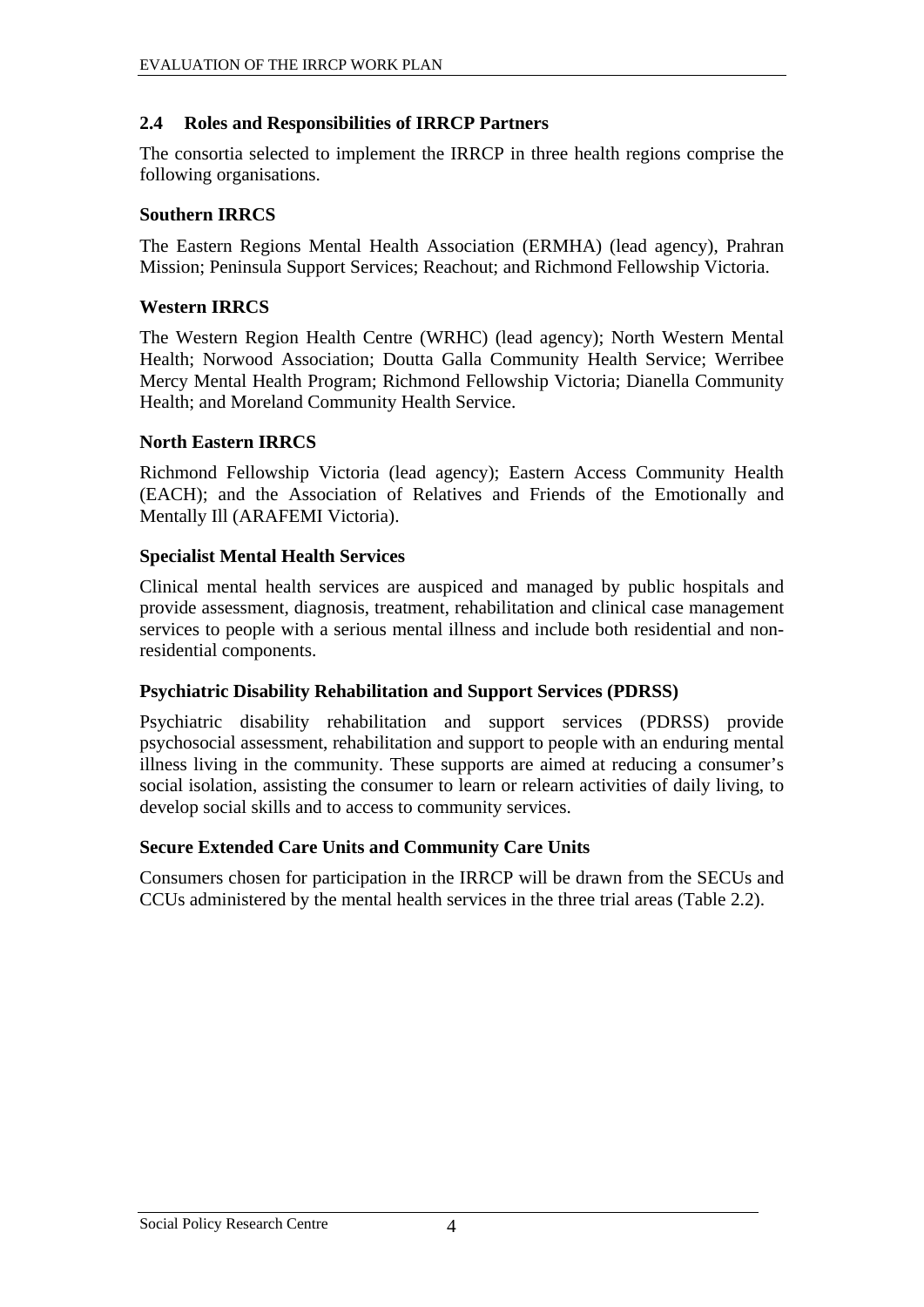| Region                                         | Service clusters                                                                                                                                                                                                                                                                                                                                                                                                                               |
|------------------------------------------------|------------------------------------------------------------------------------------------------------------------------------------------------------------------------------------------------------------------------------------------------------------------------------------------------------------------------------------------------------------------------------------------------------------------------------------------------|
| Southern<br>metropolitan<br>areas              | Secure Extended Care Unit (20 beds)<br>Wirringa Unit (Dandenong Campus Southern Health) Community                                                                                                                                                                                                                                                                                                                                              |
|                                                | Care Units (80 beds)<br>Doveton CCU (Dandenong Campus, Southern Health – 20 beds)<br>Middle South CCU (Monash Medical Centre, Southern Health -<br>20 beds)<br>Spray Street CCU (Frankston Hospital, Peninsula Health-20<br>beds)                                                                                                                                                                                                              |
|                                                | The Alfred CCU (The Alfred Hospital, Bayside Health - 20 beds)                                                                                                                                                                                                                                                                                                                                                                                 |
| Western<br>metropolitan<br>areas               | Secure Extended Care Unit (26 beds)<br>Adult Mental Health Rehabilitation Unit (North Western Mental<br>Health)                                                                                                                                                                                                                                                                                                                                |
|                                                | Community Care Units (80 beds)<br>Mid West CCU (North Western Mental Health – 20 beds)<br>North West Broadmeadows CCU (North Western Mental Health-<br>20 beds)<br>Inner West Norfolk Terrace CCU (North Western Mental Health-<br>20 beds)<br>South West CCU (Werribee Mercy Hospital - 20 beds)                                                                                                                                              |
| Northern &<br>Eastern<br>metropolitan<br>areas | Secure Extended Care Unit (25 beds)<br>Bunjil House (Austin & Repatriation Medical Centre)<br>Community Care Units (70 beds)<br>Central East Canterbury Road CCU (Box Hill Hospital, Eastern<br>$Health - 10$ beds, with a further 10 being constructed)<br>Outer East Bona Street CCU (Maroondah Hospital, Eastern<br>Health-20 beds)<br>Footbridge CCU (St Vincent's Health - 20 beds)<br>Northern CCU (North Western Mental Health–20 beds) |

<span id="page-10-1"></span><span id="page-10-0"></span>**Table 2.2: Three Metropolitan SECU Clusters for the Implementation of IRRCP**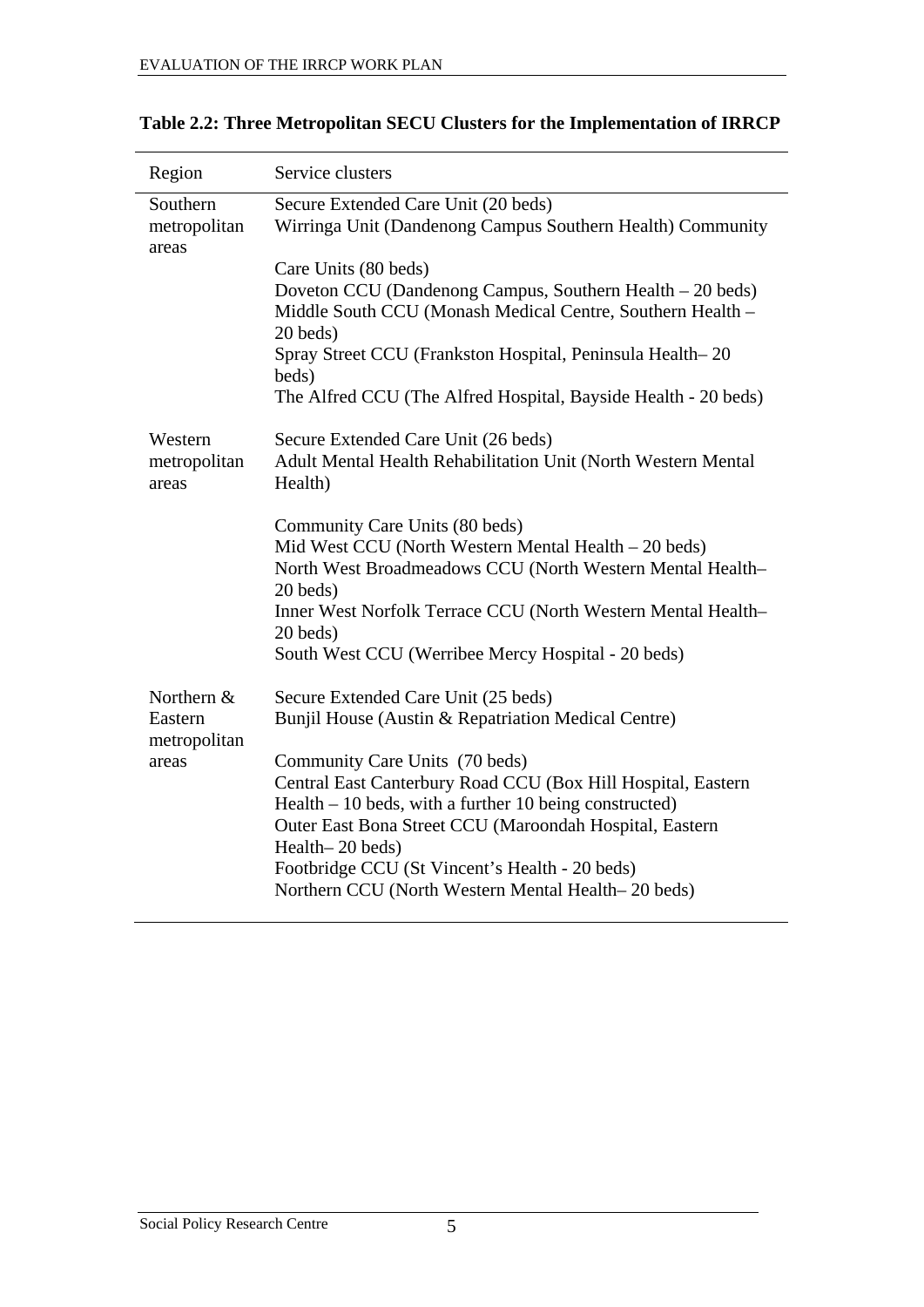## <span id="page-11-0"></span>**3 Framework for the Evaluation of the IRRCP**

The evaluation conceptual approach is derived from program theory [\(Figure 3.1](#page-11-1)) (Bickman 1996).

<span id="page-11-1"></span>

| <b>Inputs</b>                                                   | <b>Production process</b>                                          |
|-----------------------------------------------------------------|--------------------------------------------------------------------|
| •IRRCP policies, plans and                                      | •IRRCP management and                                              |
| infrastructure                                                  | planning                                                           |
| •Resources/funds                                                | • IRRCP service delivery and                                       |
| $\bullet$ IRRCP consumers                                       | coordination                                                       |
| •Carers/partners/ family members                                | • IRRCP partnership arrangements                                   |
| • Area Mental Health staff                                      | and service level agreements                                       |
| •Housing management staff                                       | •NGO governance                                                    |
| •Support staff                                                  | • Facilitators and <b>Ferriers</b> to                              |
| •Other service providers and                                    | change                                                             |
| programs                                                        |                                                                    |
| •Community support                                              |                                                                    |
| <b>Outcomes (for IRRCP</b><br>consumers)                        | <b>Outputs</b> <i>mpacts</i>                                       |
| •Personal wellbeing (confidence,                                | •Types and amount of support,<br>services and information provided |
| esteem, physical and mental<br>health, hospitalisation); social | •Program specific consumer                                         |
| networks; housing stability;                                    | process measures (service use,                                     |
| community participation                                         | choice, flexibility, quality of care,                              |
|                                                                 | control, satisfaction)                                             |
|                                                                 | $\bullet$ System impacts – improved                                |
|                                                                 | discharge/collaboration across<br>sectors.                         |

#### **Figure 3.1: Evaluation Conceptual Approach**

This approach distinguishes four linked stages in the process of human service delivery: inputs, process, outputs and outcomes. It is particularly valuable in attempting to understand the complex interaction of individuals, communities, IRRCP providers and government agencies over time. It helps draw attention to the ways in which the program is operationalised and implemented, how this impacts on the delivery of services, and how the consequences of these are eventually expressed in terms of outcomes.

Applying the approach to the evaluation of IRRCP draws attention not only to the outcomes of the strategy, but also to resourcing, participation, planning and implementation. It provides an approach for measuring and analysing the extent to which IRRCP consumers are able to maintain appropriate housing and participate in the community.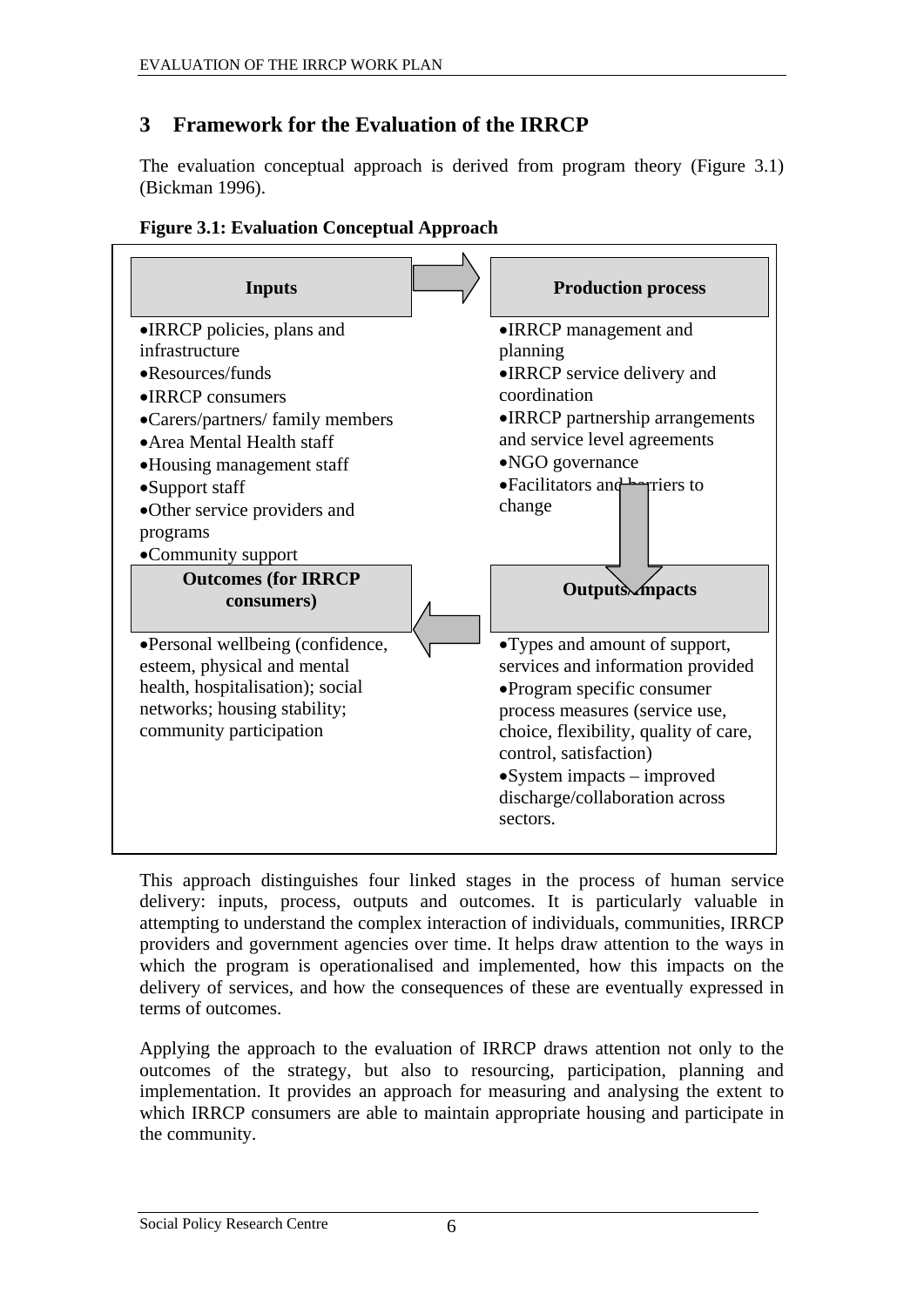<span id="page-12-0"></span>Within this framework a participatory methodology will be adopted. This will involve stakeholders being consulted and engaged at each stage of the evaluation including design, collection and analysis. This method will, depending on DHS requirements, give some ownership of the evaluation to stakeholders, and provide early evaluation data 'feedback' to the ongoing implementation and improvement of the program.

We will use longitudinal and comparison measures for people in the program, combining both quantitative and qualitative data analysis techniques (Section 4).

#### **3.1 Key Evaluation Questions**

A number of evaluation questions, which focus on the aims of the IRRCP, have been formulated by DHS. These relate to appropriateness, efficiency and effectiveness of the program. The evaluation questions will guide the research methods, instruments and analysis.

#### *Appropriateness*

- 1. Have appropriate consumers been targeted by the IRRCP service providers?
- 2. Have the targeted consumers received appropriate mix and level of services and support?
- 3. How well does the implementation of the IRRCP align with the current policy directions of associated sectors (e.g. housing, community health etc)?
- 4. What is the support for the program among key stakeholders?

#### *Efficiency*

- 5. What key processes were involved in establishing/implementing, operating and maintaining IRRCP at organisational and system level?
- 6. What opportunities exist to simplify or improve implementation over time?

#### *Effectiveness*

- 7. To what extent have the implemented procedures and consumer-related documentation complied with the guidelines for service provision established during the program implementation?
- 8. What consumer and carer outcomes and systemic improvements have been achieved through implementation of IRRCP?
- 9. What are the different models of care implemented by the IRRC services and which key components have had the greatest impact upon consumers and carers and the service system?
- 10. What unanticipated positive and negative outcomes have arisen from implementation of IRRCP?
- 11. How do the costs of implementation of the IRRC individual consumer packages compare to the alternative models of service provision and alternative support packages available to the target consumers in the community at the time of program implementation?
- 12. What barriers and facilitators exist to influence wider implementation of IRRCP in Victoria?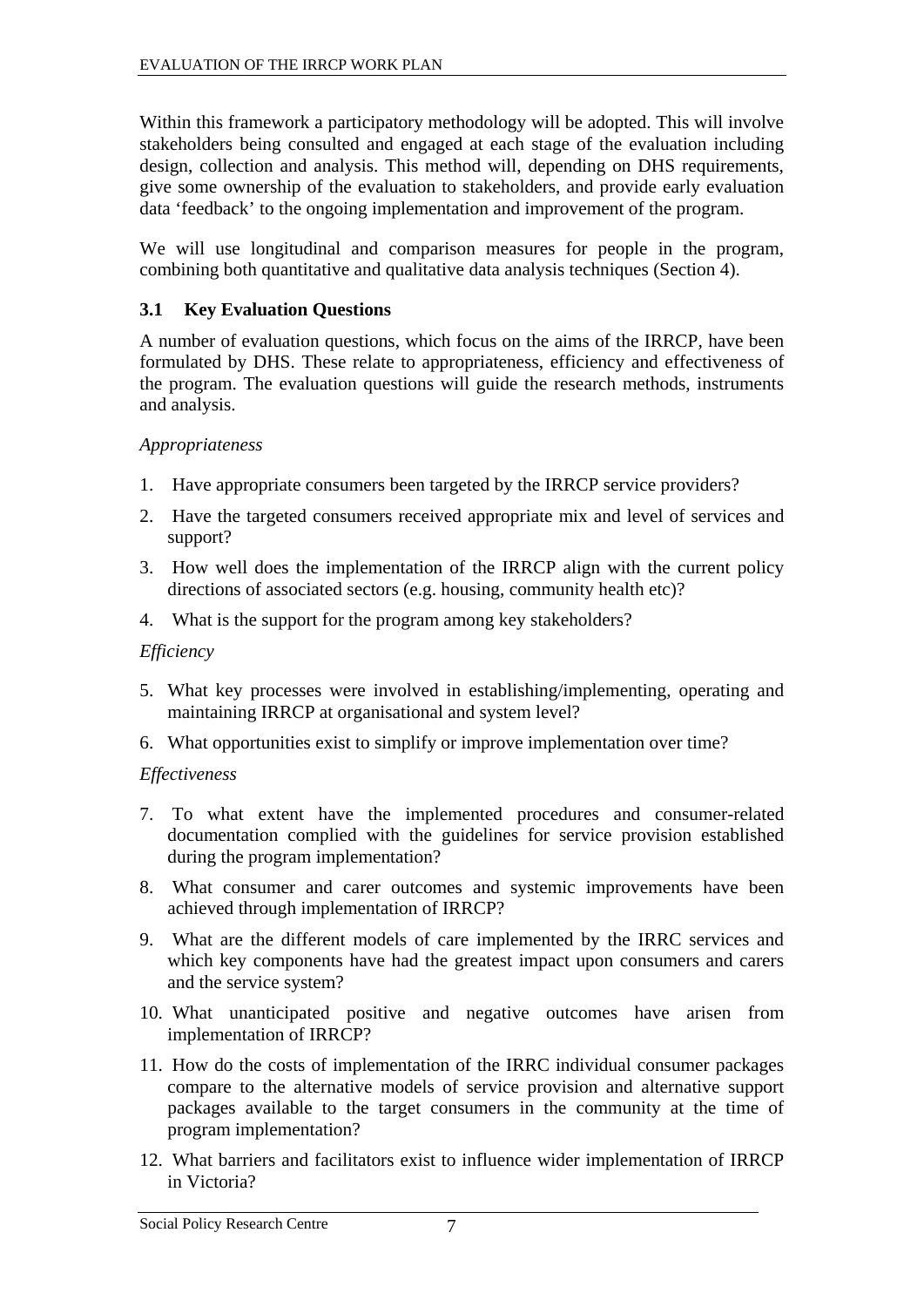### <span id="page-13-0"></span>**4 Methodology and Instruments**

This section outlines the evaluation methodology. The primary stakeholders are the consumers, IRRCP service providers and DHS. Other stakeholders include other mental health consumers, families, carers and other human service providers and funders.

#### **4.1 Data Framework**

The data sources include:

- Literature review of assessment tools:
- Output and key performance indicators (KPI) dataset collected by IRRCP providers and transferred to DHS;
- Financial and administrative data, including mental health outcomes and service use, cost of individual packages ect; and
- Evaluation data collected by the SPRC through interviews and observation.

The data framework applies these data sources to the evaluation objectives [\(Table 4.1](#page-13-1)) listed in Section 1.

#### **Table 4.1: Data Framework**

<span id="page-13-1"></span>

|                      |              |             | Data applied to evaluation objectives |           |                  |
|----------------------|--------------|-------------|---------------------------------------|-----------|------------------|
|                      |              | Appropriate | Implemented                           | Impact on | Applicability to |
|                      |              | consumers   | consistently                          | system    | other            |
| Data                 | Source       | targeted    |                                       | practices | consumers        |
| Outputs and KPIs     | <b>IRRCP</b> | X           | X                                     | X         |                  |
|                      | providers    |             |                                       |           |                  |
| Financial and        | <b>IRRCP</b> |             | X                                     |           |                  |
| administrative data  | providers    |             |                                       |           |                  |
| <b>Interviews</b>    | <b>SPRC</b>  | X           | X                                     |           | X                |
| $(longitudinal)$ –   |              |             |                                       |           |                  |
| consumers            |              |             |                                       |           |                  |
| Interviews – service | <b>SPRC</b>  | X           | X                                     | X         | X                |
| providers, carers    |              |             |                                       |           |                  |
| Observation data     | <b>SPRC</b>  | X           | X                                     | X         | X                |

More specifically, the evaluation questions (Section 3) are linked to the data sources in [Table 4.2.](#page-14-1)

Consumer outcome fields include personal wellbeing (confidence, esteem, physical and mental health); social networks; housing stability; community participation; program specific process measures (service use, choice, flexibility, quality of care, control, satisfaction). Other instruments will measure outcomes, process and economic measures for government, service providers and carers to cover the fields for analysis.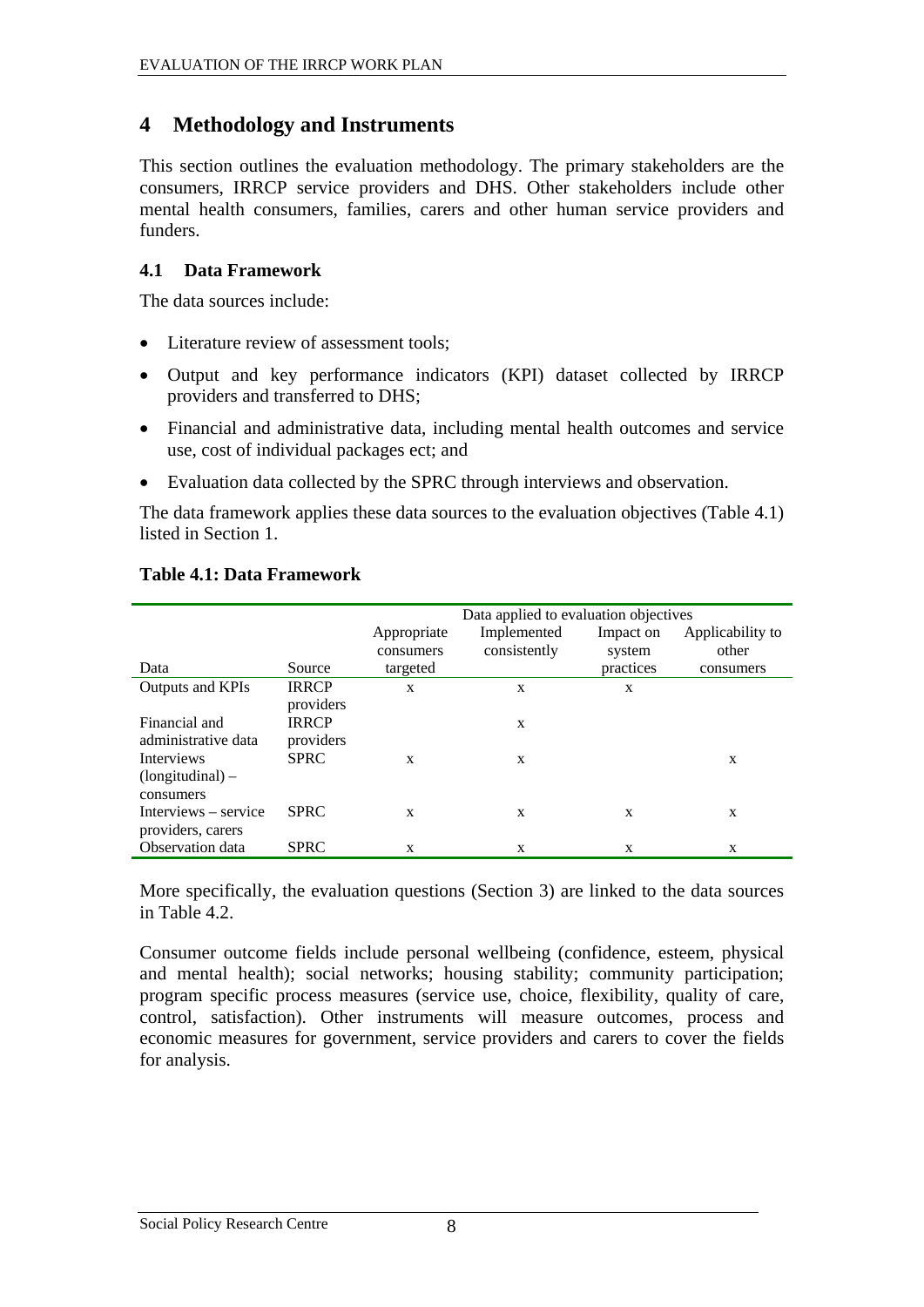|                                                                                                                                                                                           | <b>IRRCP</b><br>consumers | Carers/<br>family | Mental<br>health<br>providers | <b>PDRRS</b> | Tenancy<br>managers | Advisory<br>group |
|-------------------------------------------------------------------------------------------------------------------------------------------------------------------------------------------|---------------------------|-------------------|-------------------------------|--------------|---------------------|-------------------|
| Appropriateness                                                                                                                                                                           |                           |                   |                               |              |                     |                   |
| Have appropriate consumers been targeted by the IRRCP service providers?                                                                                                                  |                           |                   |                               |              |                     |                   |
| Have the targeted consumers received appropriate mix and level of services and support?                                                                                                   |                           |                   |                               |              |                     |                   |
| How well does the implementation of the IRRCP align with the current policy directions of<br>associated sectors (e.g. housing, community health etc)?                                     |                           |                   |                               |              |                     |                   |
| What is the support for the program among key stakeholders?                                                                                                                               |                           |                   |                               |              |                     |                   |
| Efficiency                                                                                                                                                                                |                           |                   |                               |              |                     |                   |
| What key processes were involved in establishing/implementing, operating and maintaining<br>IRRCP at organisational and system level?                                                     |                           |                   |                               |              |                     |                   |
| What opportunities exist to simplify or improve implementation over time?                                                                                                                 |                           |                   |                               |              |                     |                   |
| Effectiveness                                                                                                                                                                             |                           |                   |                               |              |                     |                   |
| To what extent have the implemented procedures and consumer-related documentation<br>complied with the guidelines for service provision established during the program<br>implementation? |                           |                   |                               |              |                     |                   |
| What consumer and carer outcomes and systemic improvements have been achieved through<br>implementation of IRRCP?                                                                         |                           |                   |                               |              |                     |                   |
| What are the different models of care implemented by the IRRC services and which key<br>components have had the greatest impact upon consumers and carers and the service system?         |                           |                   |                               |              |                     |                   |
| What unanticipated positive and negative outcomes have arisen from implementation of<br>IRRCP?                                                                                            |                           |                   |                               |              |                     |                   |
| What barriers and facilitators exist to influence wider implementation of IRRCP in Victoria?                                                                                              |                           |                   |                               |              |                     |                   |

<span id="page-14-1"></span><span id="page-14-0"></span>Social Policy Research Centre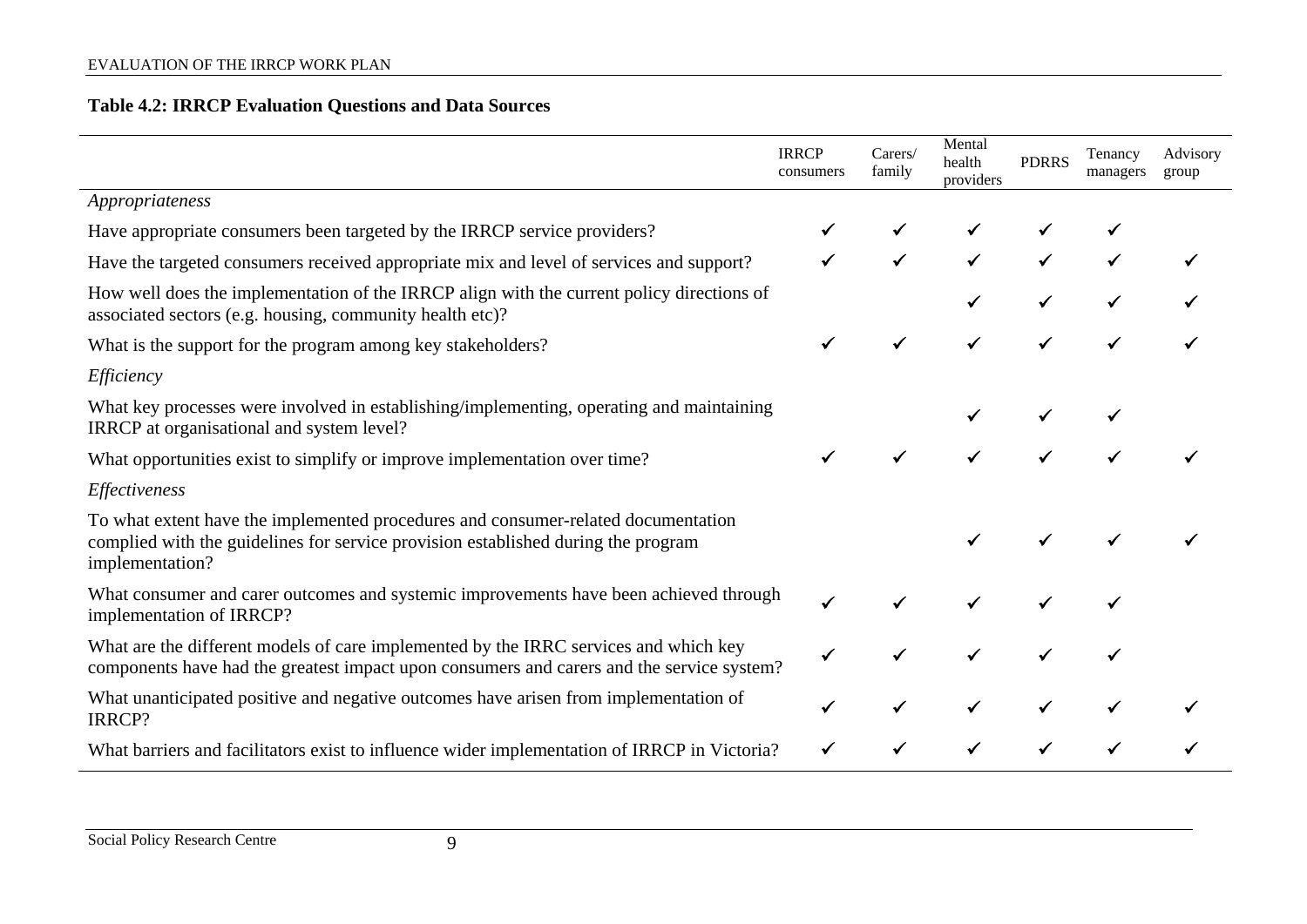#### <span id="page-15-0"></span>**4.2 Data Collection**

#### **Literature review**

A brief literature review will be conducted in relation to assessment tools and processes for the final report. It will compare assessment tools used in similar programs to the processes proposed for IRRCP to inform the program development.

#### **Primary data collection**

Primary data will be collected and analysed at the beginning and end of the evaluation. The two evaluation periods will include quantitative and qualitative data collection in the three IRRCP sites. We will establish a liaison person at the three IRRCP sites to facilitate the evaluation activities. Site visits will include the following activities:

- Interviews with the following stakeholders: IRRCP consumers, family and/or carers, IRRCP providers, Area Mental Health case managers and/or staff, relevant housing and housing managers and/or staff, and, where relevant, advocates. Indepth interviews will also be conducted with AMHS planners, central policy managers and regional administrators;
- Observation of IRRCP processes, activities, planning and follow up; and
- Ongoing liaison about management of quantitative data as collected by IRRCP stakeholders according to the KPI requirements of IRRCP service providers.

Ethics approval has been gained from UNSW. DHS will organise a centralised process of government ethics approval following the UNSW ethics approach. All aspects of the work plan will be approved by the Advisory Committee before commencing evaluation activities. Regular discussions with the IRRCP Advisory Committee and the Evaluation Reference Group will inform and modify the evaluation process.

Primary data collection methods will be applied to collect data from consumers, service providers, carers and other stakeholders, particularly from DHS and other service providers. Research instruments will measure the range of outcomes and process experiences to address the research questions. Primary data collection will be after consumers enter the program at the beginning and end of the evaluation (February and September 2008). This will supplement the secondary data analysis of the outputs and KPI data from service providers and other financial and administrative data from DHS ([Table 4.3\)](#page-15-1). This timing is flexible depending on the reporting needs of the Department and when consumers enter the program.

<span id="page-15-1"></span>

| Task                            | Measurement                 | Approximate<br>number |
|---------------------------------|-----------------------------|-----------------------|
| $Consumes - interviews$         | <b>March 08,09</b>          |                       |
| Other stakeholders – interviews | November 07, 08             | 24                    |
| Consumers – KPI data            | October 07, 08; April 08,09 | all                   |

#### **Table 4.3: Samples and Timing**

The samples will be selected as follows: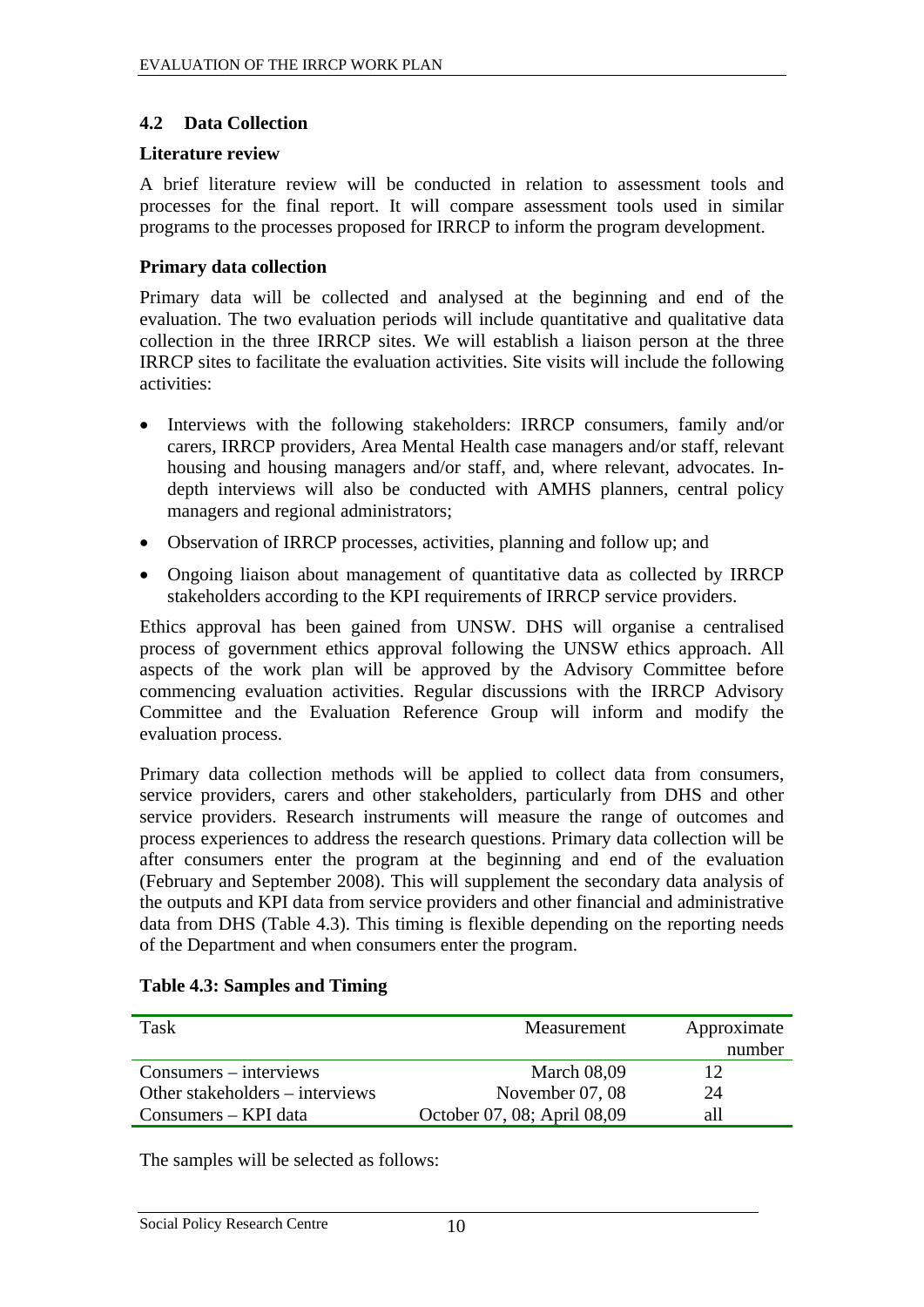- <span id="page-16-0"></span>• All consumers at the baseline in the program who consent to participation (approximately 12);
- A sample of other stakeholders including government officials responsible for the pilot implementation, policy, service delivery; attendant carers; service providers; disability support groups; and informal carers and family if applicable; and
- KPI data of all consumers.

If more than 12 consumers are recruited to the program by the baseline fieldwork and agree to participate in the qualitative interviews, we will randomly select 12 for interviews. Alternatively, more consumers could be interviewed face to face and interviews with other stakeholders can be conducted by telephone.

#### **Interviews with consumers**

We will conduct a longitudinal study of all consenting IRRCP consumers in the three sites. In-depth interviews will be used, and themes relating to program objectives (sustained tenancies, reduced inpatient admissions, continuity of mental health care, primary health care, community participation, independence, consumers' well-being, met and unmet needs, satisfaction with lifestyle, satisfaction with program elements and providers, etc) will be explored.

The qualitative consumer data will be triangulated with the data provided by PDRSS (see below) and limited quantitative data collected from consumers by the PDRSS (Personal Well-being Index, self-identified health (ABS National Health Survey). These are discussed below.

The same fieldworker will conduct consumer and carer interviews, so as to encourage a trusting relationship. The field-worker will liaise with the support provider to obtain a sense of each consumer's specific needs prior to the interview. Consumers will be given a \$30 voucher per interview for their participation in the evaluation.

The initial approach to the consumer will be by a trusted person through an agreed process. If the consumer gives initial consent to the trusted person, the contact details will be passed to the researchers to arrange the fieldwork and full consent. A similar recruitment process was successfully applied for the participation of people with disabilities in the Resident Support Program (QLD) project conducted by the SPRC.

Interviews will be offered individually, with or without trusted support persons or interpreters as needed and at a location comfortable to the consumer. The methods will be adapted to be effective and inclusive of diverse experiences such as people in Indigenous communities, women, a range of mental health conditions, people living in culturally and linguistically diverse communities and people with print or communication impairments. The SPRC has an Indigenous Research Protocol for this purpose. We will provide advice and support to ensure all processes are accessible and responsive to the requirements and preferences of people with a mental health condition. People participating in the research will be selected through an ethical consent process. Considerations will include clear, accessible information about participating in the research, voluntary consent to participate (with continuous opportunities to withdraw from the research), respect for individuals' rights and dignity, reimbursement for participation and confidentiality.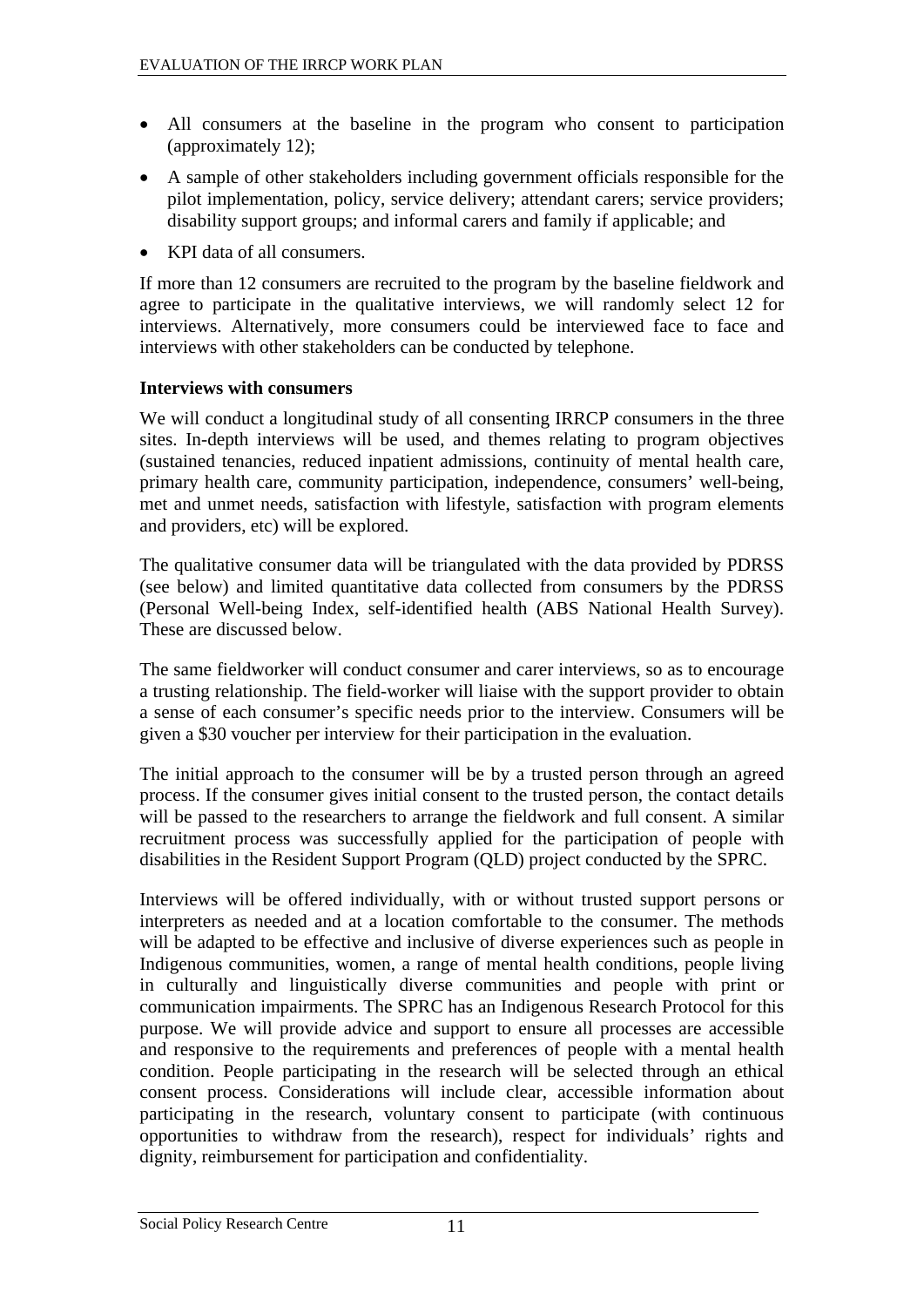#### <span id="page-17-0"></span>*Data variables*

The interviews will emphasise qualitative reporting of experiences in IRRCP including:

- Outcomes of being in IRRCP relating to the objectives rehabilitation, housing, community participation, mental and physical health and wellbeing, functioning, social networks, service use, confidence;
- Experience of the process of being in IRRCP entry, support (housing, support for daily living, clinical and community mental health, community participation, social connections, budgeting), exit, satisfaction, quality; and
- The in-depth interviews with consumers will include some limited quantitative data collection relating to satisfaction with lifestyle (Heal and Chadsey-Rusch 1986 and Schwartz 2003) and self-identified personal well-being

#### **Consumers' family members and carers**

Where consumers give permission and have the support of family members, significant others or carers, they will be invited to participate in the evaluation. Interviews will canvass their perceptions of the impact of IRRCP and their sense of the appropriateness and effectiveness of IRRCP service provision.

#### **IRRCP and other service providers**

Interviews will be conducted with management representatives and staff of the members of the IRRCP provider consortia (Section [2.4\)](#page-9-1) and other service providers including clinical staff.

Interviews with IRRCP providers will focus on consumer selection, aspects of care coordination with other parties, consumer support needs and service provision, housing management issues, impacts of IRRCP on related providers and facilities (e.g. employment support providers, mental health support, mainstream community and leisure activities), service funding and viability, partnership effectiveness and governance.

Other mental health service interviews will focus on consumer selection, aspects of care coordination with other agencies; consumer support needs and service provision, integration of IRRCP within the MHS and partnership effectiveness. Another aspect for discussion will be the interactions between IRRCP and other AMHS/NGO services.

If relevant, interviews with housing providers/tenancy managers will focus on consumer selection, implementation and tenancy issues, management of individual tenancies, the immediate neighbourhood effects of IRRCP and partnerships.

Organisations will also be asked to provide the information which is required within their contracts by DHS, namely the key performance indicators (KPI), which address the objectives of the program directly (process and outcomes) (Appendix A).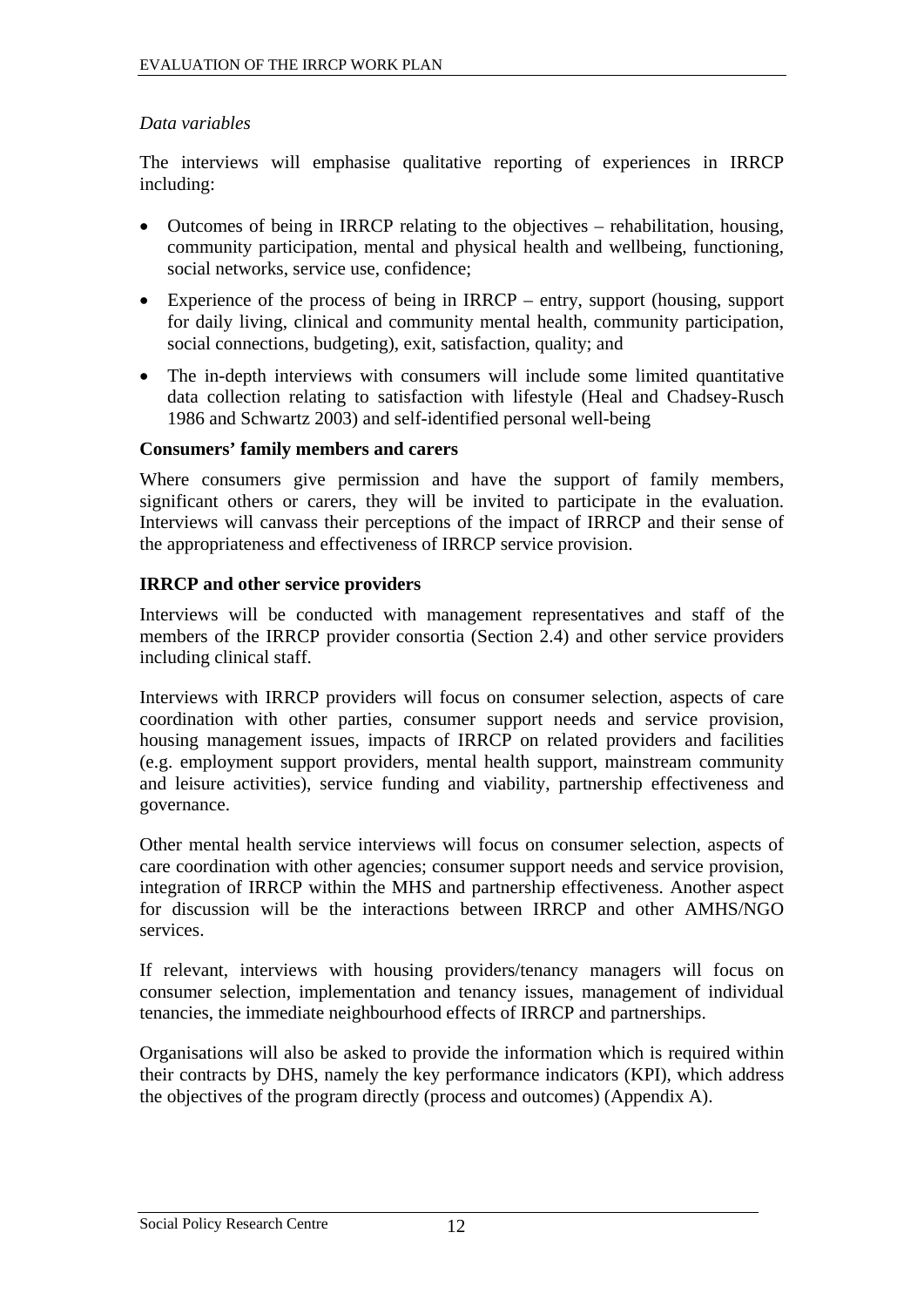#### <span id="page-18-0"></span>**Area and peak consumer and provider organisations**

Interviews with area and peak consumer and mental health provider organisations will inform the backdrop to the implementation of the IRCCP and canvass issues relating to implementation issues and specific consumer, carer and provider issues**.** 

#### **Observation, process data and document review**

Process data collection will be ongoing through a range of mechanisms to facilitate open and active communication. Documents held by the Department, the sites and other stakeholders relating to the IRRCP will be collected or analysed on site as agreed (policies, finances, planning and implementation).

#### **4.3 Secondary Data**

The IRRCP evaluation work plan needs data about the consumers, including mental health outcomes and service use. Three potential sources of these measures are available:

- Admitted and non-admitted data:
- Clinical staff data:
- IRRCP provider data; and
- SPRC evaluator collected data described above.

If no electronic data are available, transfer of hard copy data might be possible, given the small number of IRRCP consumers.

#### **Admitted and non-admitted data**

One indirect measure of health outcomes is hospital admissions. We assume that the people who will become IRRCP consumers currently have data in the Victorian Admitted Episodes Dataset. The dataset includes the following items, which are important for measuring change in hospitalisation. None of the measures are direct mental health outcomes:

- accommodation type during admission
- accommodation type on separation
- hospital admission and hospital separation dates
- hospital admission sources
- hospital admission types
- diagnoses codes (ICD-10-AM)
- leave with permission days total
- leave without permission days total
- mental health legal status (involuntary status)
- onset date (prior to or at admission)
- patient days total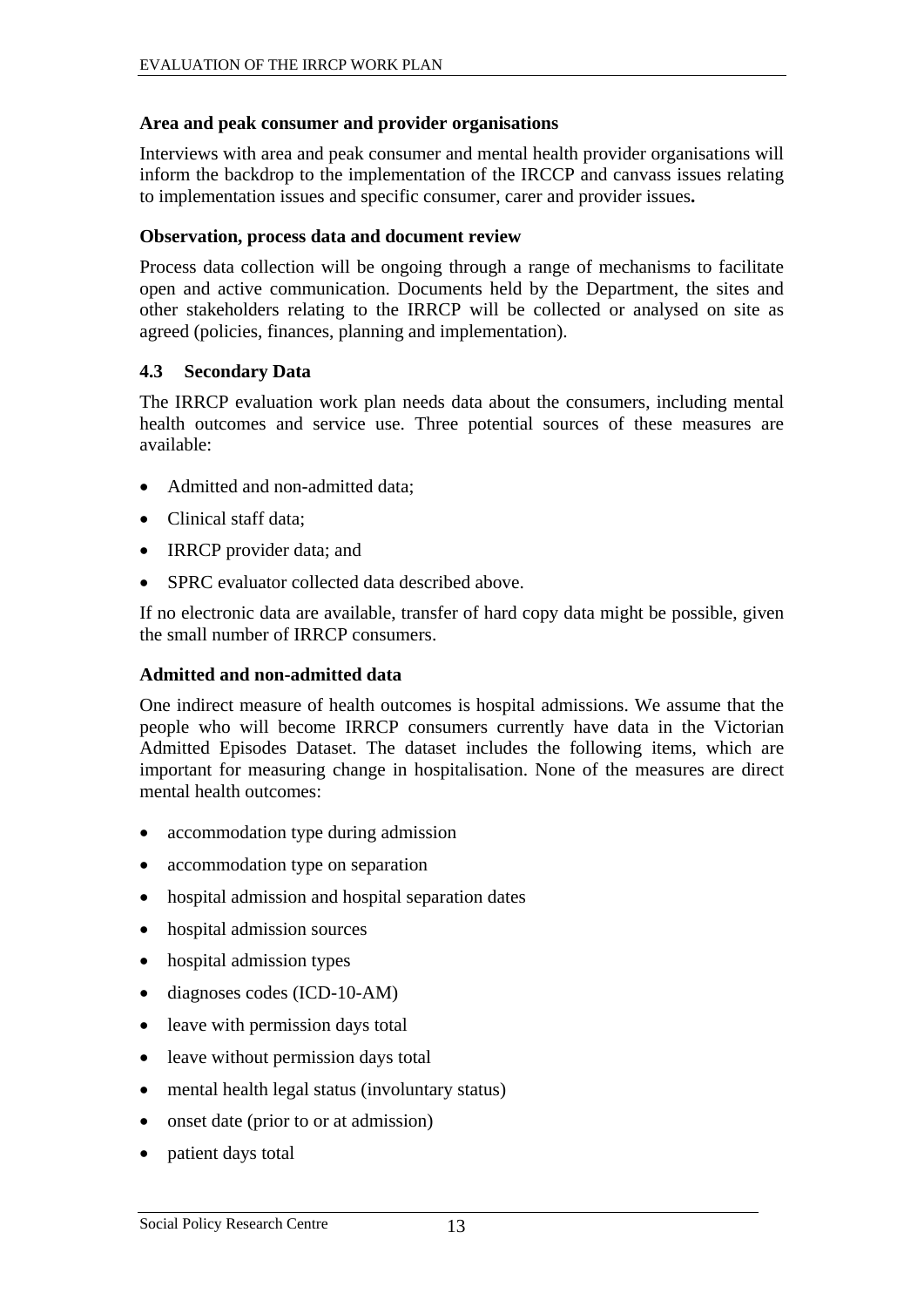- <span id="page-19-0"></span>• separation mode (status at separation and where released to, where applicable)
- hospital separation referral (how separated and to where referred).

In addition, people who will become IRRCP consumers might have data in the Victorian Integrated Non-Admitted Health Minimum Dataset. The dataset includes the following items, which will be used for measuring changes in service use. None of the measures include direct mental health outcomes:

- event start and finish dates
- delivery mode
- event settings
- event main purpose
- professional group providing services
- service event provider
- event session type (individual or group)
- date care plan is documented
- $\bullet$  health condition(s)
- main carer's relationship to the patient
- organisation identifier
- other factors affecting health
- person identifier
- post-event referral destination and outcome
- referral source
- type of usual accommodation
- carer availability
- contact/client service event client present status
- hospital care type.

Ideally, we would prefer data for the five years prior to entry to IRRCP and during IRRCP by date. We also recommend DHS monitor data for the two years after a consumer leaves IRRCP.

#### **Clinical staff data**

Clinical staff involved in IRRCP care are required to complete the Mental Health National Outcomes and Casemix Collection (NOCC) (DHS 2003), including the following:

- HoNOS symptoms
- LSP-16 functioning
- BASIS-32 consumer self rating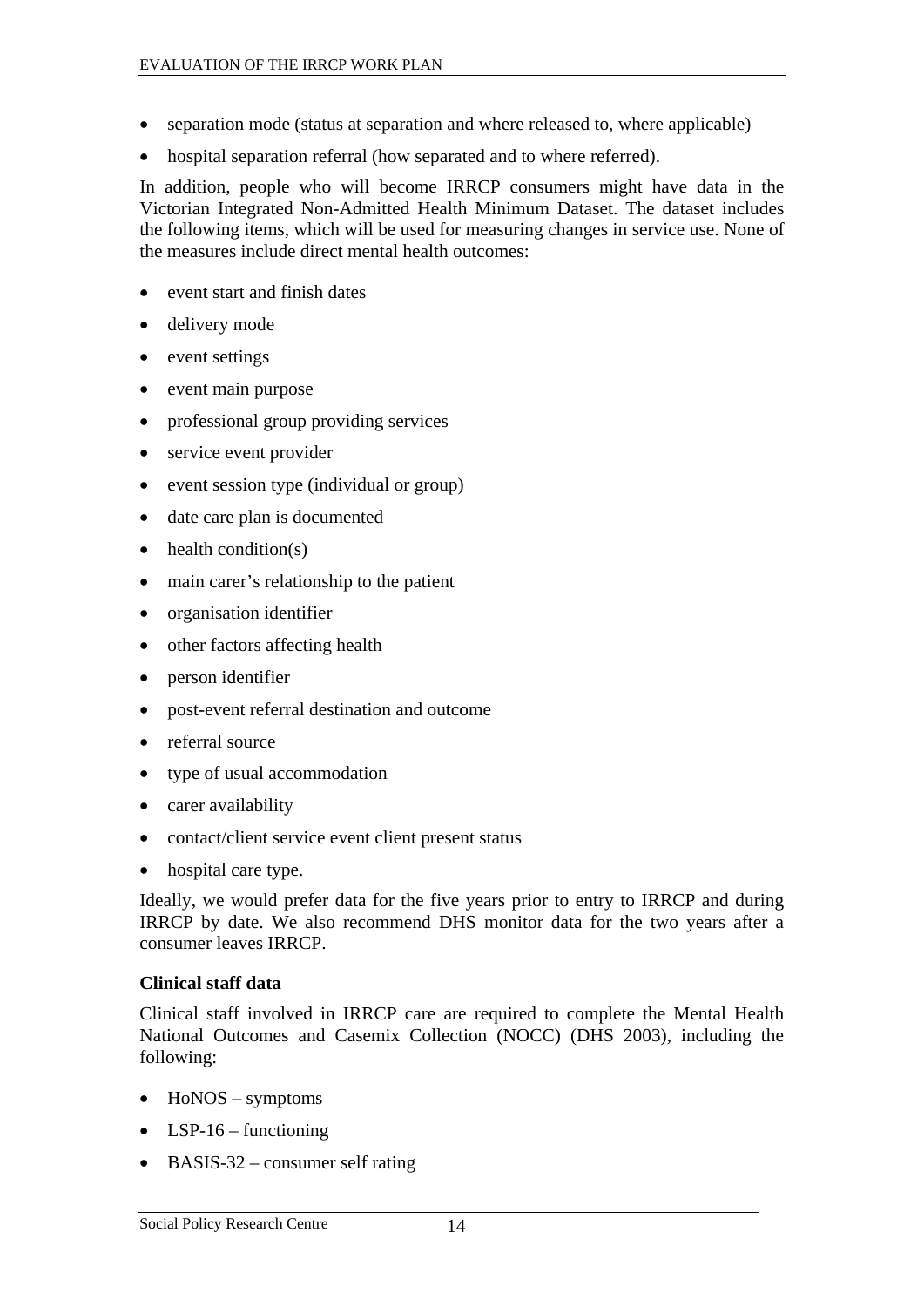- <span id="page-20-0"></span>• Focus of care
- Principal and diagnoses
- Mental health legal status.

We understand from DHS that NOCC measures are completed by clinical mental health and a consumer self-assessment in Victoria. The NOCC requirement was implemented in 2003 but not all organisations and staff are complying with the NOCC protocols. The effect is that not all consumers will necessarily have all NOCC measures. Some measures may have been collected but not entered onto the database.

According to DHS, the 91-day review requirement for NOCC was introduced in Victoria in July 2006. NOCC also requires data on admission and discharge from inpatient and residential admissions so this data should be available for IRCCP consumers who have had an admission. Outcome measures are required on each change of setting and every 91-days when a person remains continuously in an area mental health service. The use of a suite of measures were designed to be viewed together longitudinally. We recommend that all providers are encouraged to collect data for the IRRCP consumers at least during the life of the evaluation.

#### **IRRCP provider data**

In addition, IRRCP providers are required to collect and transfer KPI data to DHS. One purpose will be analysis in the evaluation. The summary of KPI requirements in the IRRCP evaluation brief includes the following relevant measures:

- Collate the data from clinical staff and hospital data above (NOCC measures HoNOS, LSP-16, BASIS-32, focus of care, principal and additional diagnoses, and mental health legal status, LOS in acute care units, SECU, CCU);
- DHS defined KPIs (Appendix A) length of stay in acute care units, SECU, CCU; consumer characteristics (eg. demographics, diagnosis); assessments of independence in skills of daily living, domestic, community and economic participation; risk assessment; transitional care plan; and maintenance of tenancy.
- Two short self-rating measures on health and wellbeing: (International Wellbeing Group 2005) and self-identified health (ABS National Health Survey). These tools are good for longitudinal and normative comparisons.

If NOCC can be completed, we do not recommend introducing new measures such as Kessler-10 or GAF.

#### **4.4 Analysis**

The analysis will include five parts: outcomes, process and economic analysis; discussion of the research questions on appropriateness, efficiency and effectiveness; and implications for improving the model and applying the lessons to other consumers, service types and service integration.

Outcomes for consumers and the service system will be analysed by comparing the longitudinal KPI and interview data; and normative data from similar programs and the validated instruments used in the data collection (mental health; housing stability; satisfaction; confidence; community participation; social networks; wellbeing; service use).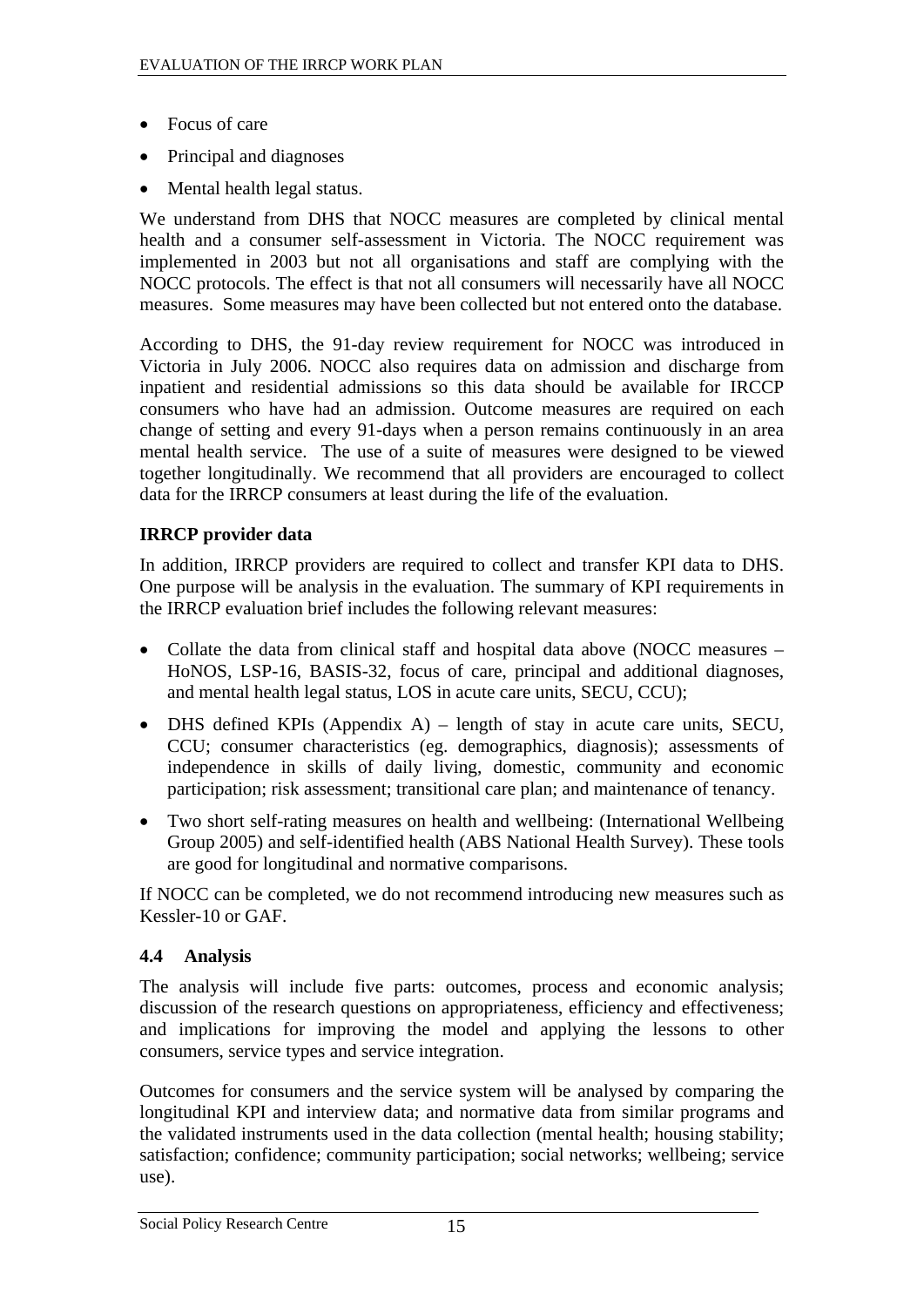The process data will be analysed in terms of the impact of features of the program through the experience of consumers, government officials, service providers, carers and other stakeholders. It will describe the experience of these stakeholders in the implementation of the program compared to the guidelines, quality of care, accountability, effective use of resources, efficiencies in costs, service integration, facilitators and barriers to outcomes.

Economic data on financial and other resources will be analysed in terms of cost to consumers, government and service providers for the purpose of economic evaluation of efficiency and effectiveness.

The discussion and implications analysis will address the three groups of research questions about appropriateness (consumer characteristics and needs, service types and level, policy directions, stakeholder acceptance); efficiency (processes, resource use, quality); and effectiveness (fidelity, outcomes, most effective elements, unintended effects, relative cost, sustainability, generalisability). From this analysis implications and options will be drawn for improvements to the IRRCP (cost, quality, accountability and participation); developing a model for assessment of most suitable consumers; applicability to other consumers of mental health services; and general lessons for applicability to other mental health services.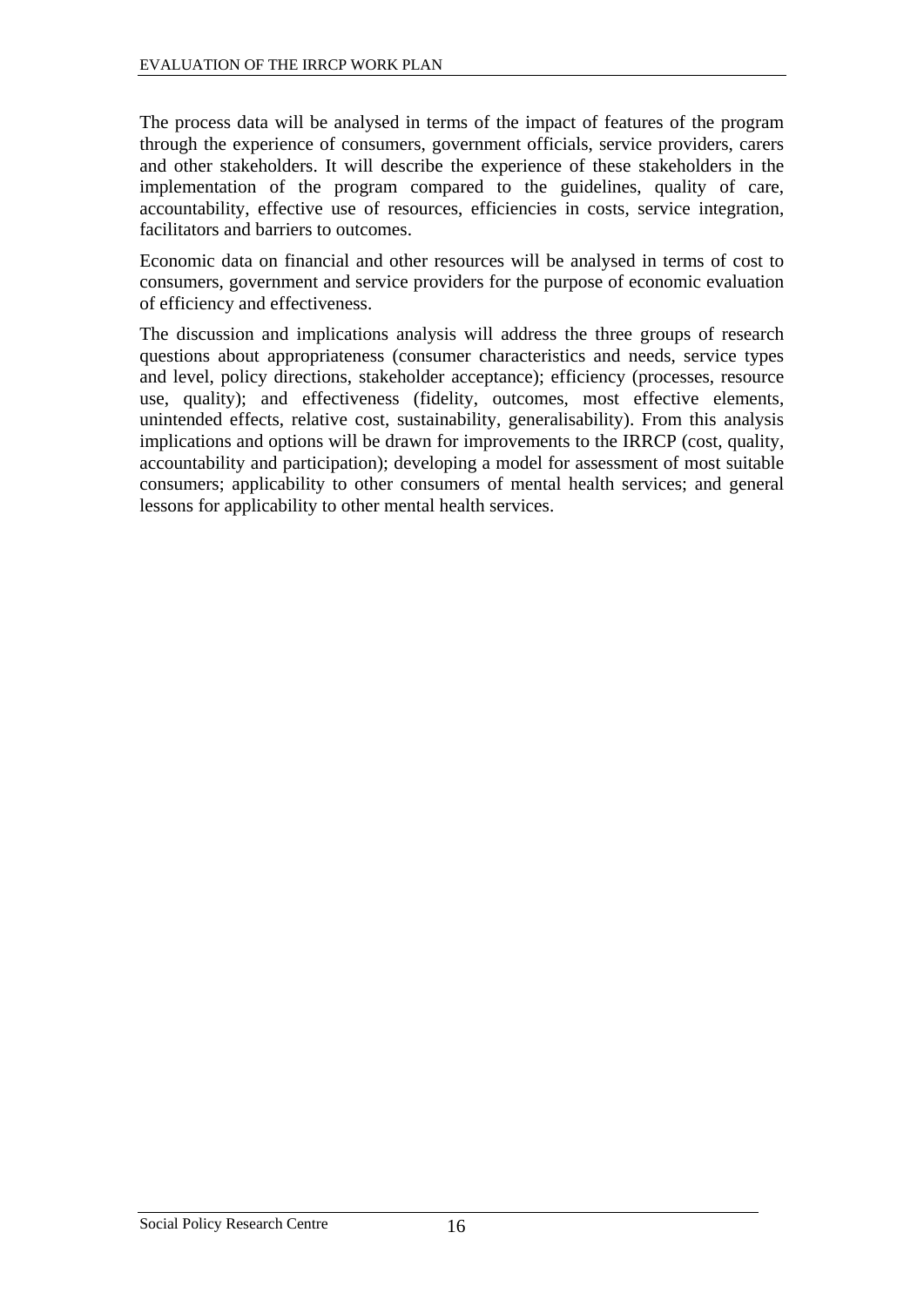### <span id="page-22-0"></span>**5 Management**

#### **5.1 Reports**

Four evaluation reports will be produced to inform the formative evaluation aspects of the projects. The dates for the progress reports are flexible and will depend on when the program is implemented.

#### **First progress report (December 2007)**

The content of the first progress report will change due to the delays in implementation. Therefore the first progress report will include the following.

- Method
- Facilitators and barriers to the implementation of IRRCP experienced to date

The DHS RFQ includes profiles of consumers who have been selected to participate in IRRCP within the content of the first progress report. At this stage it seems unlikely that selection of consumers will be finalised, so consumer profiles will be reported on in the second progress report.

#### **Second progress report (May 2008)**

The second report will report on the following.

- Method
- Process and outcomes findings from fieldwork, KPI and administrative data
	- Descriptive profiles of the consumers selected for the program from service provider data
	- A summary of the content in first discussions with consumers, carers, service providers and other stakeholders
	- Provisional analysis of the baseline KPI data provided by IRRCP services
	- KPI progress report by consumer
- Discussion of evaluation questions
- Implications and options for improvement in process and outcomes

#### **Third progress report (December 2008)**

The third report will address the following.

- Method
- Summary of process and outcomes findings to date from fieldwork
	- Descriptive profiles of the consumers selected for the program since second progress report was finalised
	- A summary of the content in second discussions with consumers, carers, service providers and other stakeholders
	- Provisional analysis of the longitudinal KPI data provided by IRRCP services.
- Discussion of evaluation questions
- Implications and options for improvement in process and outcomes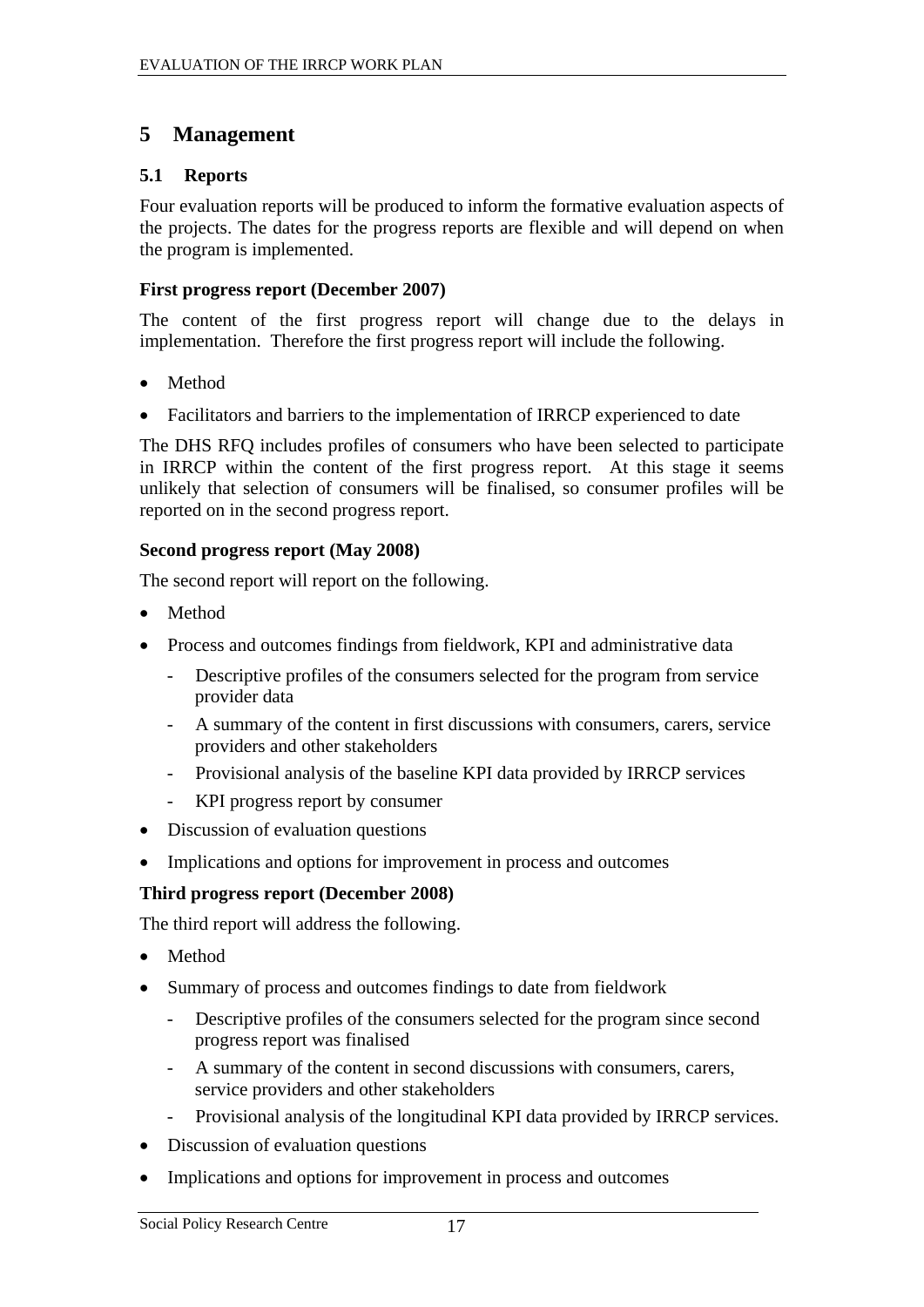#### <span id="page-23-0"></span>**Draft final report (May 2009)**

The draft final report will present a synthesis of the progress reports relating to:

- Summary of findings and implications
- Background and method: aims, evaluation questions
- Findings
	- Outcomes for consumers and system: mental health; housing stability; satisfaction; confidence; community participation; social networks; wellbeing; service use
	- Process impact on outcomes: implementation, quality of care, accountability, effective use of resources, efficiencies in costs, service integration, facilitators and barriers to outcomes
	- Economic: financial and other resource cost to consumers, government, service providers
- Discussion
	- Appropriateness: consumer characteristics and needs, service types and level, policy directions, stakeholder acceptance
	- Efficiency: processes, resource use, quality
	- Effectiveness: fidelity, outcomes, most effective elements, unintended effects, relative cost, sustainability, generalisability
- Implications and options
	- IRRCP improvements: cost, quality, accountability, participation
	- Model for assessment of most suitable consumers
	- Applicability to other consumers of mental health services
	- Applicability to other mental health services

#### **Final Report (June 2009)**

The final report will incorporate the above (draft final report) content, taking account of the input of DHS management, the project advisory group and other relevant stakeholders.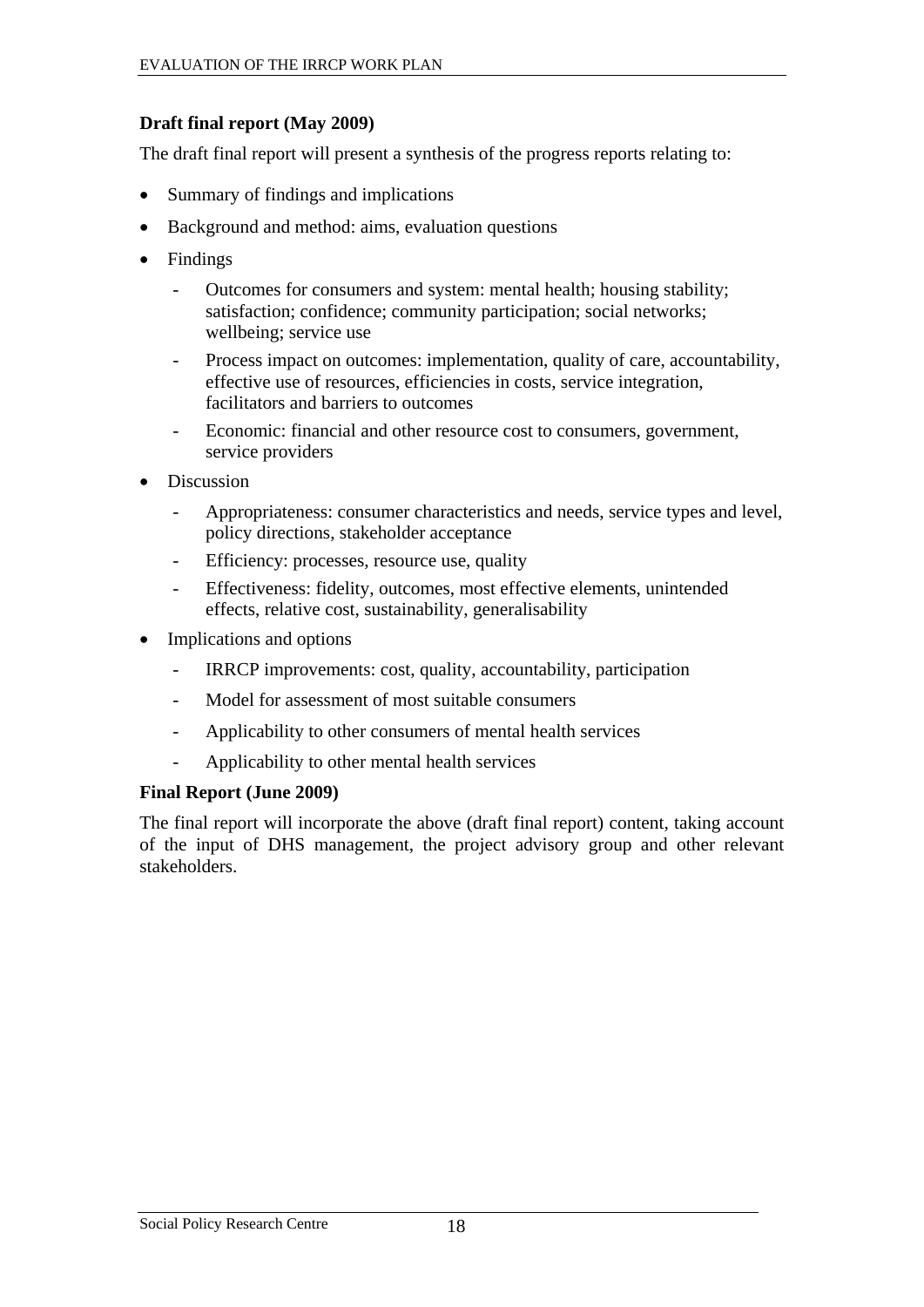#### <span id="page-24-0"></span>**5.2 Research Timetable**

The timeframe is flexible according to when consumers enter the program.

#### **Table 5.1: Evaluation Timeframe**

| Task                                                                                   | Output                   | Month       |
|----------------------------------------------------------------------------------------|--------------------------|-------------|
| Meet with Project Manager                                                              |                          | 7/07        |
| Finalise evaluation design                                                             |                          | 9/07        |
| <b>Present work plan</b>                                                               | Work plan                | 9/07        |
| Ethics approval – UNSW                                                                 | Approval                 | 8/07        |
| Ethics approval – Victoria government                                                  | Approval                 | <b>ASAP</b> |
| Literature review                                                                      |                          | 9/07        |
| Telephone interviews with stakeholders                                                 |                          | 10/07       |
| Preliminary process analysis                                                           |                          | 11/07       |
| <b>Progress report</b>                                                                 | <b>Progress report 1</b> | 12/07       |
| Baseline fieldwork: consumers, service providers,<br>family interviews and observation |                          | 3/08        |
| DHS transfer KPI, hospital and NOCC data to<br>evaluators (baseline and retrospective) |                          | 3/08        |
| Baseline analysis outcomes and process analysis                                        |                          | 4/08        |
| <b>Progress report</b>                                                                 | <b>Progress report 2</b> | 5/08        |
| DHS transfer KPI, hospital and NOCC data to<br>evaluators (6 month follow up)          |                          | 10/08       |
| Interim analysis                                                                       |                          | 11/08       |
| <b>Progress report</b>                                                                 | <b>Progress report 3</b> | 12/08       |
| Final fieldwork: consumers, service providers,<br>family interviews and observation    |                          | 3/09        |
| DHS transfer financial and administrative data<br>evaluators                           |                          | 3/09        |
| Final outcomes, process and economic analysis                                          |                          | 4/09        |
|                                                                                        | Draft report outline     | 4/09        |
| Draft final report to DHS                                                              | Draft final report       | 5/09        |
| <b>Final report and presentation</b>                                                   | <b>Final report</b>      | 6/09        |

#### **5.3 Communication with Consumers and Key Stakeholders**

Formative evaluation offers opportunities to engage early with and provide feedback to stakeholders in the program and evaluation. The purposes of this engagement are to: improve the evaluators' understanding of the program and their evaluation needs; discuss evaluation design considerations; communicate progress in the evaluation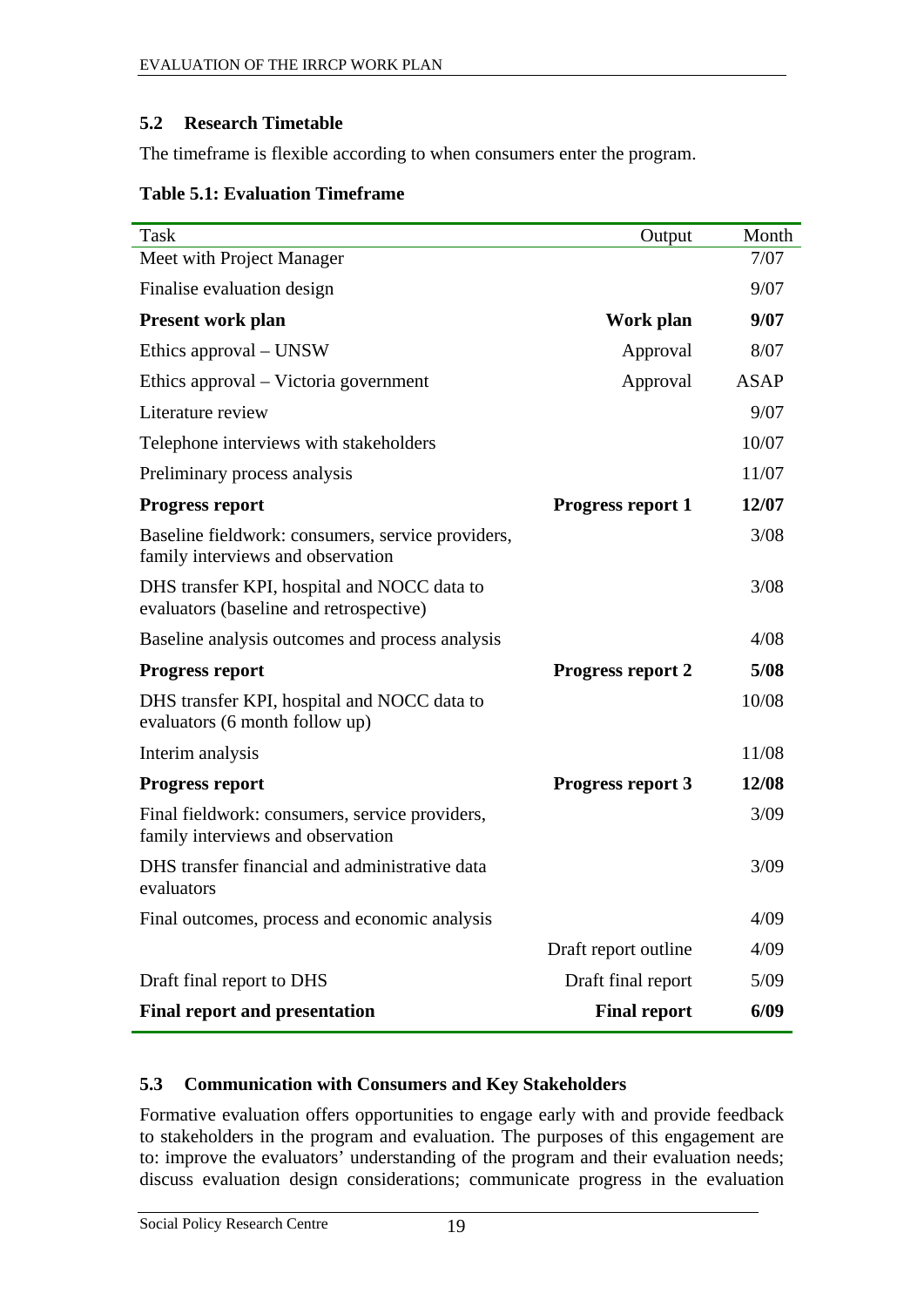<span id="page-25-0"></span>design; and establish working relationships with the stakeholders to effectively implement the work plan. To communicate effectively, a single member of the evaluation team will be the primary point of contact for program stakeholders.

We will maximise communication with program stakeholders through the following methods (within the constraints of the design period and budget): visit the sites; attend collective meetings; contact by telephone and email; distribute components of the draft evaluation design for feedback as authorised by the Department; and advise on integrating evaluation processes into project management. Techniques developed to promote participation include: becoming visible to the agencies; fostering trust and an understanding of the purpose of the evaluation; designing effective data collection instruments; and providing feedback to stakeholders to inform future planning and monitoring after the completion of the research.

We must communicate with people using the program in order to recognise their contribution to the evaluation and to maintain good relations with people who have contributed insights from their experience. Thus, whenever research involves direct interaction with consumers, the evaluators ensure that their input is acknowledged, both in the research itself and in feedback provided to them.

The third aspect of the communication plan relates to researchers, policy makers and the public. The purposes of communication with these groups are: to encourage engagement with the consumers in the program; and to broaden engagement with researchers and policy makers in similar programs. In cooperation and agreement with the Department, we will disseminate information to researchers, policy makers and the public. We suggest using media such as: the SPRC newsletters (printed and electronic); SPRC, the Department and other websites; 1800 telephone number through the SPRC; and the distribution networks of the program stakeholders. With the prior agreement of the Department, we will also pursue any opportunities for presenting the evaluation at seminars and conferences.

#### **5.4 Ethical and Equity Considerations**

From the perspective of research ethics, it will be essential that privacy and confidentiality provisions are sufficient to ensure that any information disclosed by consumers to the evaluators during the course of the evaluation is not misused (used for purposes other than those expressly stated to the consumers by the evaluators).

The UNSW has a Code of Research Practice by which the researchers abide. We are also concerned in all our research studies to maintain high standards of ethical practice and to respect confidentiality and privacy of research participants. All the research instruments and forms will be checked by the University Research Ethics Committee to ensure that the research complies with the highest standards of practice.

Potential participants will also be supplied with clear information statements about the use to which information collected from them will be put and about the measures taken by the evaluators to ensure that their privacy and confidentiality are maintained. They will also be required to sign consent forms before they can become involved.

The researchers will ensure that all evaluation participants give informed consent to participating in the evaluation. All consent forms and other information about the evaluation are written in easy English and are culturally appropriate. The team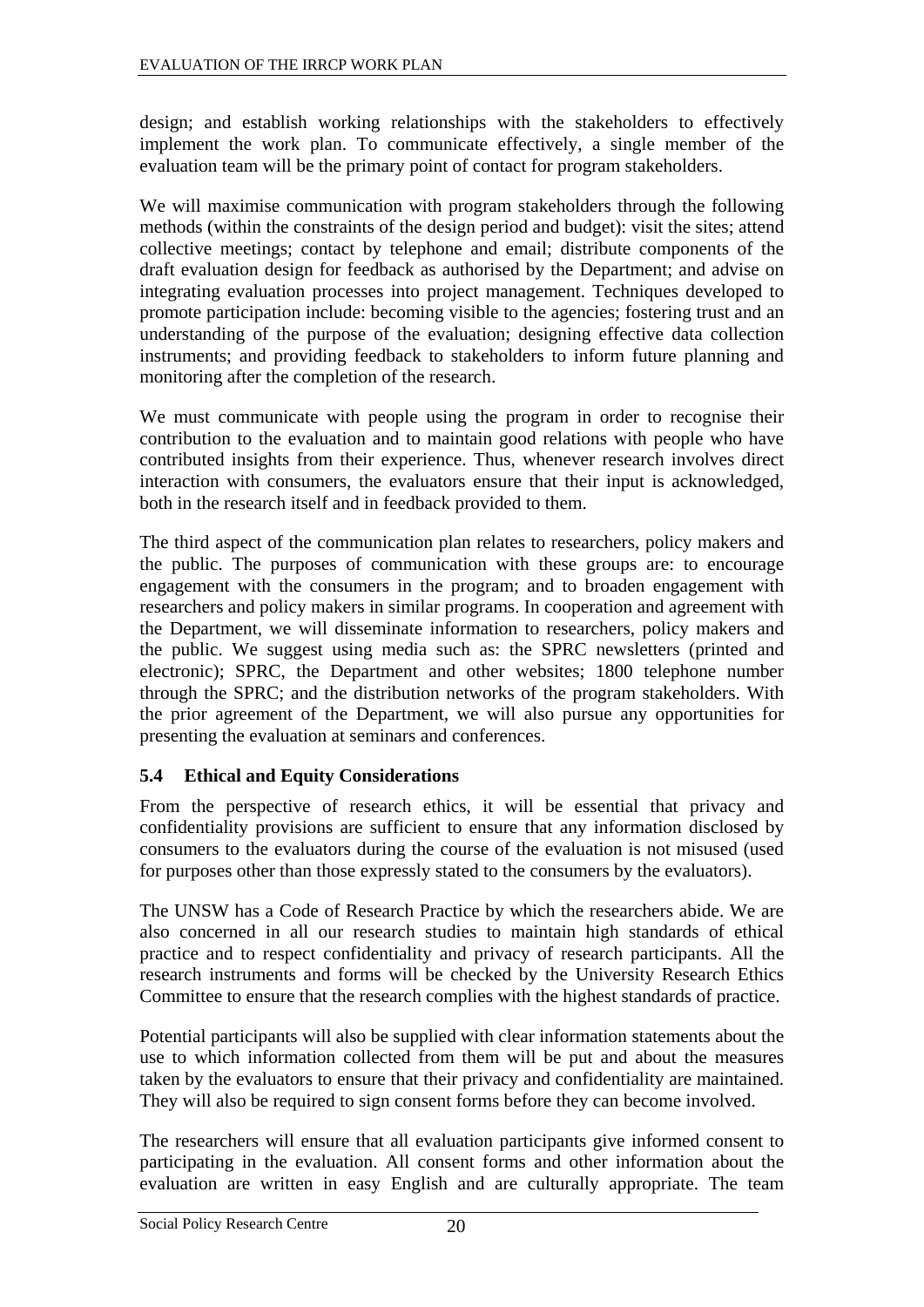includes researchers who have extensive experience in developing and conducting effective consultation processes with people who have cognitive impairments.

The literacy and linguistic needs of consumers from a Non-English speaking or Aboriginal and Torres Strait Islander background will be accommodated through the provision of translators and interpreters as required. Where literacy is an issue, all forms can be delivered through sound recordings in English or in the appropriate community language. Field workers from support organisations will be engaged when necessary. Alternatively, trusted persons or peers may be of assistance in some circumstances.

In addition, the researchers will be sensitive to consumers' needs and requirements relating to gender, cultural issues, disability and sexuality. We anticipate that family members and support and housing service staff will also flag any issues of concern.

At each step of the research process confidentiality will be assured. All data collected will be de-identified and stored in a secure locality.

In the event that researchers are made aware of any unethical or illegal treatment of consumers or carers (e.g. abuse or neglect), they have a duty to assist the person to take the matter up with the relevant authority, using the relevant complaint, grievance, advocacy or law enforcement process.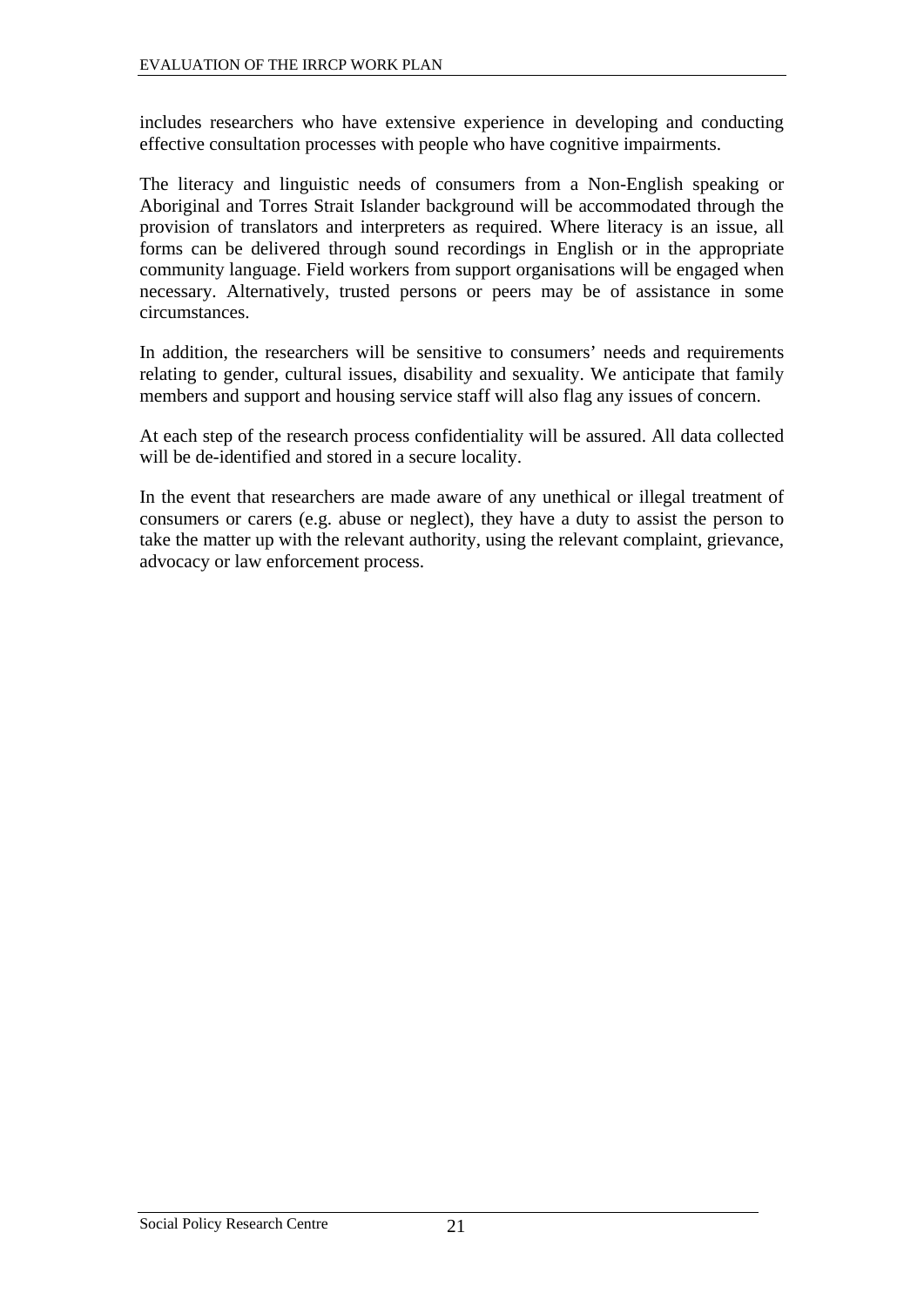## <span id="page-27-0"></span>**Appendix A: Key Performance Indicators collected by IRRCP Provider**

| <b>Activities</b>                                                                            | <b>Output Indicators</b>                                                                                                                                                                                                                                                                                                                                                             |
|----------------------------------------------------------------------------------------------|--------------------------------------------------------------------------------------------------------------------------------------------------------------------------------------------------------------------------------------------------------------------------------------------------------------------------------------------------------------------------------------|
| Select<br>consumers                                                                          | Guidelines developed to identify and select consumers;<br>Criteria established to identify consumer's suitability for the program;<br>Develop risk profile for each consumer; and<br>Consumers selected to receive new service meet all predetermined assessment criteria.                                                                                                           |
| Establish links<br>with relevant<br>community<br>services for<br>each identified<br>consumer | Number and range of community resources, services, and infrastructure identified to<br>support identified consumers and their carers; and<br>Number and nature of agreements, referral pathways, guidelines and/or protocols<br>between clinical, rehabilitation, and community services (e.g., housing, recreation,<br>employment etc) established to support identified consumers. |
| Commence<br>transitional care                                                                | Transition care plans comply with minimum documentation requirements for<br>consumer/carer needs, and engagement strategy with negotiated community/support<br>services:<br>Crisis management $&$ relapse prevention plan; and<br>Out of area care plan (where applicable).                                                                                                          |
| Discharge from<br><b>SECU/CCU</b>                                                            | Number of consumers who transitioned into community accommodation.                                                                                                                                                                                                                                                                                                                   |
| Provide high-<br>level support of<br>independent<br>living                                   | Compliance with treatment;<br>Number type and duration of service visits per consumer;<br>Number of referrals/consumer visits to support services;<br>Percentage breakdown of direct/indirect care;<br>Range of information provided to carer;<br>Frequency $\&$ range of participation in community, leisure and recreation activities; and<br>Vocational/education status.         |
| Monitor<br>consumer status                                                                   | Documentation of new/changed needs and plans to address them.                                                                                                                                                                                                                                                                                                                        |

#### **Table A.1: IRCCP providers' KPIs relating to consumer processes**

#### **Table A.2: IRCCS providers' KPIs relating to consumer outcomes**

| Outcomes                                                                           | <b>Outcome measures</b>                                                                                                                                                                                                                                                                                                       |
|------------------------------------------------------------------------------------|-------------------------------------------------------------------------------------------------------------------------------------------------------------------------------------------------------------------------------------------------------------------------------------------------------------------------------|
| Maximised individual<br>symptom management<br>and functional capacity              | Number of nights spent in the community;<br>Maintenance or progressive reduction of score on Health of the Nation Outcome<br>Scales (HoNOS); and<br>Improvement in self (carer)-rated mental health status.                                                                                                                   |
| Maximised engagement<br>in the community                                           | Progressive improvement in Life Skills Profile (LSP-12);<br>Improvement in self(carer)-rated community functioning;<br>Accommodation retention;<br>Engagement with employment support services/community-funded agencies;<br>Continuous engagement in community activities; and<br>Progressive reduction in level of support. |
| Reduced intensity and<br>frequency of demand<br>for bed-based clinical<br>services | Length of Stay (LOS) in acute care units, SECU, CCU for eligible consumers<br>(incl., LOS for readmissions);<br>Number of unplanned and planned re-admission episodes to acute units, SECU,<br>CCU, and PARC                                                                                                                  |